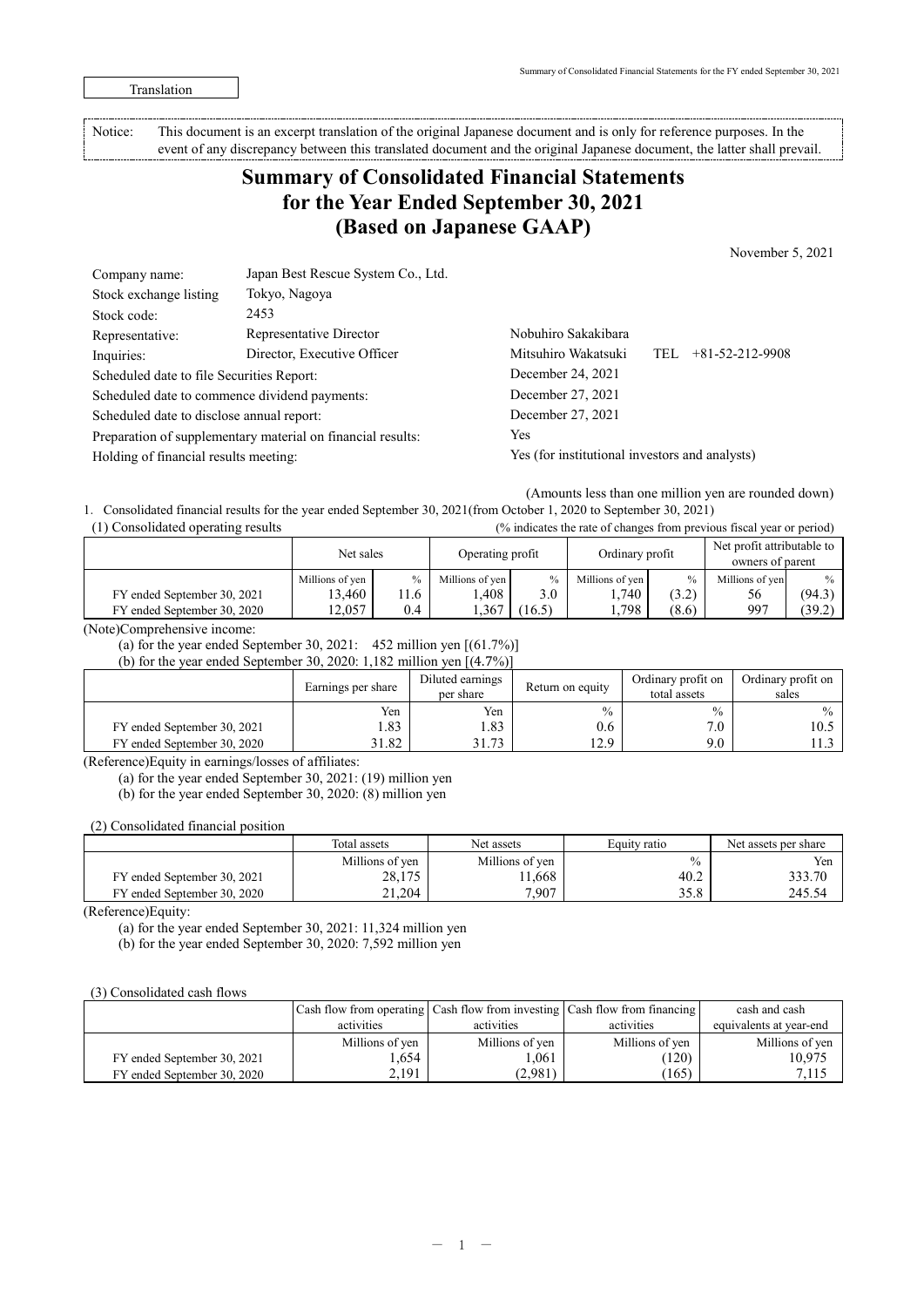## 2. Cash dividends

|                                            | Annual dividends per share |                |                |                |        | Total                 | Dividends                      | Ratio of                                     |  |
|--------------------------------------------|----------------------------|----------------|----------------|----------------|--------|-----------------------|--------------------------------|----------------------------------------------|--|
|                                            | 1st<br>quarter             | 2nd<br>quarter | 3rd<br>quarter | 4th<br>quarter | Annual | dividends<br>(Annual) | payout ratio<br>(consolidated) | dividends to<br>net assets<br>(consolidated) |  |
|                                            | Yen                        | Yen            | Yen            | Yen            | Yen    | Yen                   | $\frac{0}{0}$                  | $\frac{0}{0}$                                |  |
| FY ended September 30, 2020                |                            | 8.00           |                | 8.00           | 16.00  | 494                   | 50.3                           | 6.5                                          |  |
| FY ended September 30, 2021                |                            | 8.00           |                | 9.00           | 17.00  | 552                   | 929.0                          | 5.9                                          |  |
| FY ending September 30, 2022<br>(Forecast) |                            | 8.00           |                | 9.00           | 17.00  |                       | 48.1                           |                                              |  |

# 3. Forecast of consolidated financial results for the year ending September 30, 2022 (from October 1, 2021 to September 30, 2022)

|                        |                    |      |                    |               |                    |               |                    | (% indicates the rate of changes from previous fiscal year or period) |                       |
|------------------------|--------------------|------|--------------------|---------------|--------------------|---------------|--------------------|-----------------------------------------------------------------------|-----------------------|
|                        | Net sales          |      | Operating profit   |               | Ordinary profit    |               |                    | Net profit attributable<br>to owners of parent                        | Earnings<br>per share |
|                        | Millions of<br>ven | $\%$ | Millions of<br>ven | $\frac{0}{0}$ | Millions of<br>ven | $\frac{0}{0}$ | Millions of<br>yen | $\frac{0}{0}$                                                         | Yen                   |
| 2nd Quarter of FY 2022 | 8.800              | 32.6 | 733                | 9.0           | 833                | 2.2           | 550                | 1.6                                                                   | 16.21                 |
| Full-vear              | 18,000             | 33.7 | 1,730              | 22.8          | .900               | 9.2           | .200               | $\overline{\phantom{0}}$                                              | 35.36                 |

※ Notes

(1) Changes in significant subsidiaries during the fiscal year ended September 30, 2021 (changes in specified subsidiaries resulting in the change in scope of consolidation): Yes

 $\cdot$  New  $: 1$  (Company name: ACTCALL Inc. )

・Exclusion: -

(Note) Please see the details of the "Announcement on acquiring 100% ownership of ACTCALL INC. and TSUNAGU CO., LTD. and having capital and business alliance with CHIC Holdings INC., July 27, 2021".

(2) Changes in accounting policies, changes in accounting estimates, and restatement of prior period financial statements

| Changes in accounting policies due to revisions to accounting standards and other regulations | None |
|-----------------------------------------------------------------------------------------------|------|
| Changes in accounting policies due to other reasons                                           | None |
| Changes in accounting estimates                                                               | None |
| Restatement of prior period financial statements                                              | None |
|                                                                                               |      |

(3) Number of shares issued (common stock)

Total number of shares issued at the end of the period (including treasury stock)

| FY ended September 30, 2021                       | 34,688,000 shares | FY ended September 30, 2020                   | 34,688,000 shares |
|---------------------------------------------------|-------------------|-----------------------------------------------|-------------------|
| Number of treasury stock at the end of the period |                   |                                               |                   |
| FY ended September 30, 2021                       |                   | 750,822 shares FY ended September 30, 2020    | 3,768,341 shares  |
| Average number of shares during the period        |                   |                                               |                   |
| FY ended September 30, 2021                       |                   | 30,928,775 shares FY ended September 30, 2020 | 31,341,553 shares |

(Reference)Summary of Non-consolidated Financial Results

Non-consolidated Financial Results for the FY ended September 30, 2021

(1) Non-consolidated operating results

| (% indicates the rate of changes from previous fiscal year or period) |                 |        |                  |        |                 |        |                                                |        |  |
|-----------------------------------------------------------------------|-----------------|--------|------------------|--------|-----------------|--------|------------------------------------------------|--------|--|
|                                                                       | Net sales       |        | Operating profit |        | Ordinary profit |        | Net profit attributable to<br>owners of parent |        |  |
|                                                                       | Millions of yen | $\%$   | Millions of yen  | $\%$   | Millions of yen | $\%$   | Millions of yen                                | $\%$   |  |
| FY ended September 30, 2021                                           | 7.546           | 10.3   | 594              |        | .005            | (2.3)  | (372)                                          |        |  |
| FY ended September 30, 2020                                           | 6.842           | (10.9) | 576              | (27.2) | .029            | (49.4) | 748                                            | (63.1) |  |

|                             | Earnings per share | Diluted earnings per<br>share |
|-----------------------------|--------------------|-------------------------------|
|                             | Yen                | Yen                           |
| FY ended September 30, 2021 | (12.03)            |                               |
| FY ended September 30, 2020 | 23.89              | 23.83                         |

#### (2) Non-consolidated financial position

|                          | Total assets    | Net assets      | Equity ratio | Net assets per share |  |
|--------------------------|-----------------|-----------------|--------------|----------------------|--|
|                          | Millions of yen | Millions of yen | $\%$         | Yen                  |  |
| As of September 30, 2021 | 16.084          | 10,002          | 62.2         | 294.71               |  |
| As of September 30, 2020 | 12.603          | 5.824           | 54.1         | 220.70               |  |

(Reference) Equity:

(a) for the year ended September 30, 2021: 10,001 million yen

(b) for the year ended September 30, 2020: 6,824 million yen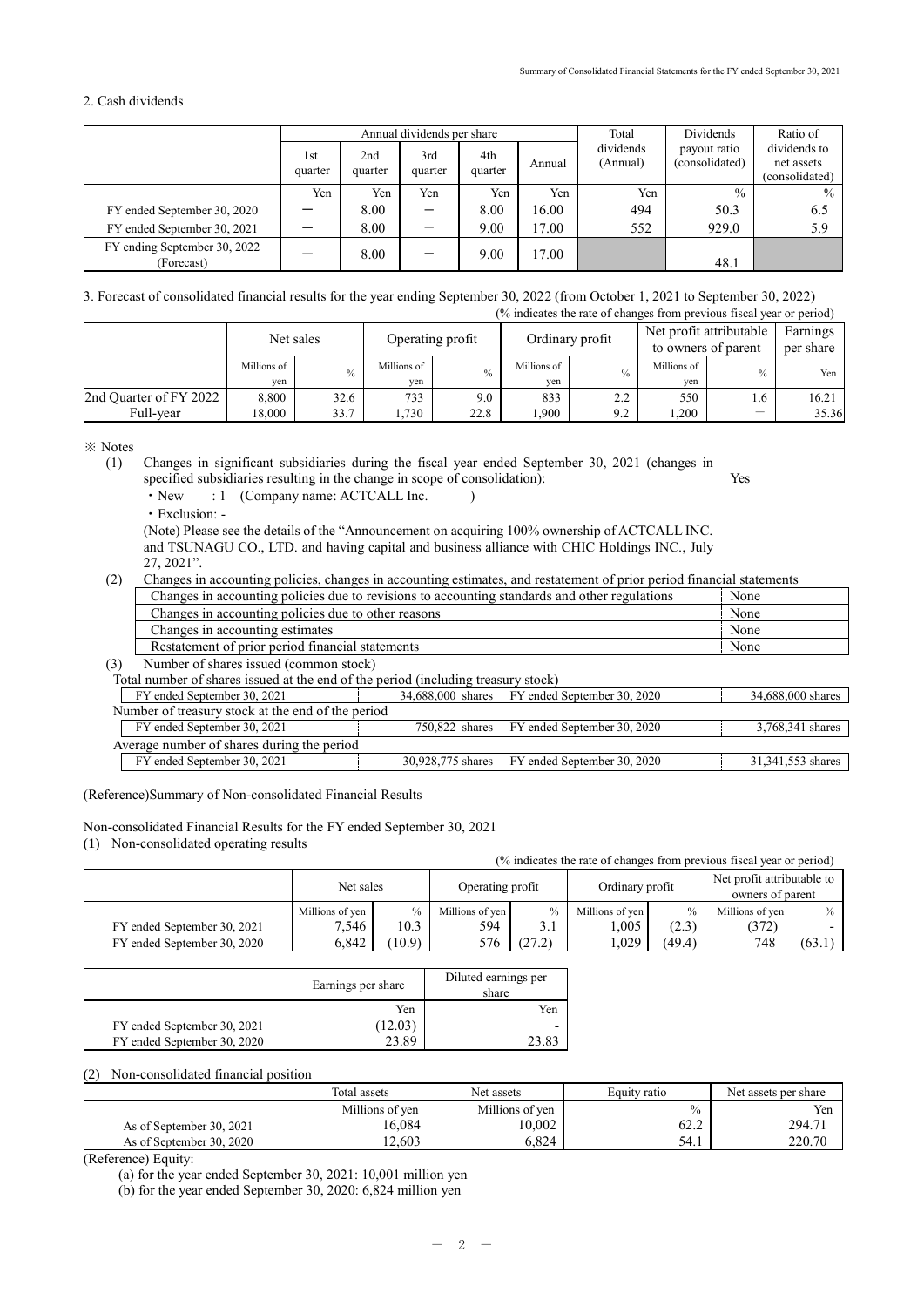$\leq$ the Reason for non-consolidated performance difference from previous FY $>$ 

 ・An increase in net sales was mainly due to sales of "QR service for New Tenant", the main service for members, was expanding stably and acquiring members at a higher pace than expected.

・A decrease in net profits was mainly due to posting an extraordinary loss because of the stock exchange for acquiring two 100% owned subsidiaries, ACTCALL Inc. (hereinafter called "ACTCALL") and TSUNAGU Co., Ltd (hereinafter called "TSUNAGU"), refer to the "announcement of posting an extraordinary loss, adjusting the forecast of consolidated financial figures for the FY ending September 2021 and increasing dividends of surplus" by JBR, October 18, 2021.

These are the principal reasons for the differences between FY 2021 and the previous business performance.

※ These consolidated financial results are not subject to audit.

※ Cautionary statement on appropriate use of business results forecasts and other matters.

(Note on forward-looking statements)

This report contains forward-looking statements on future performance and other matters that are based on information currently available to the corporation and certain reasonable assumptions. These forward-looking statements cannot promise or guarantee future performance. A variety of potential risks and uncertainties may cause actual performance to be different from that expressed or implied by these forward-looking statements. Please refer to "1. Qualitative Information on Annual Operation Results (4) Explanation of Consolidated Earnings Forecast and Other Forward-looking Statements" on page 6 for information on preconditions underlying the above outlook and other related information.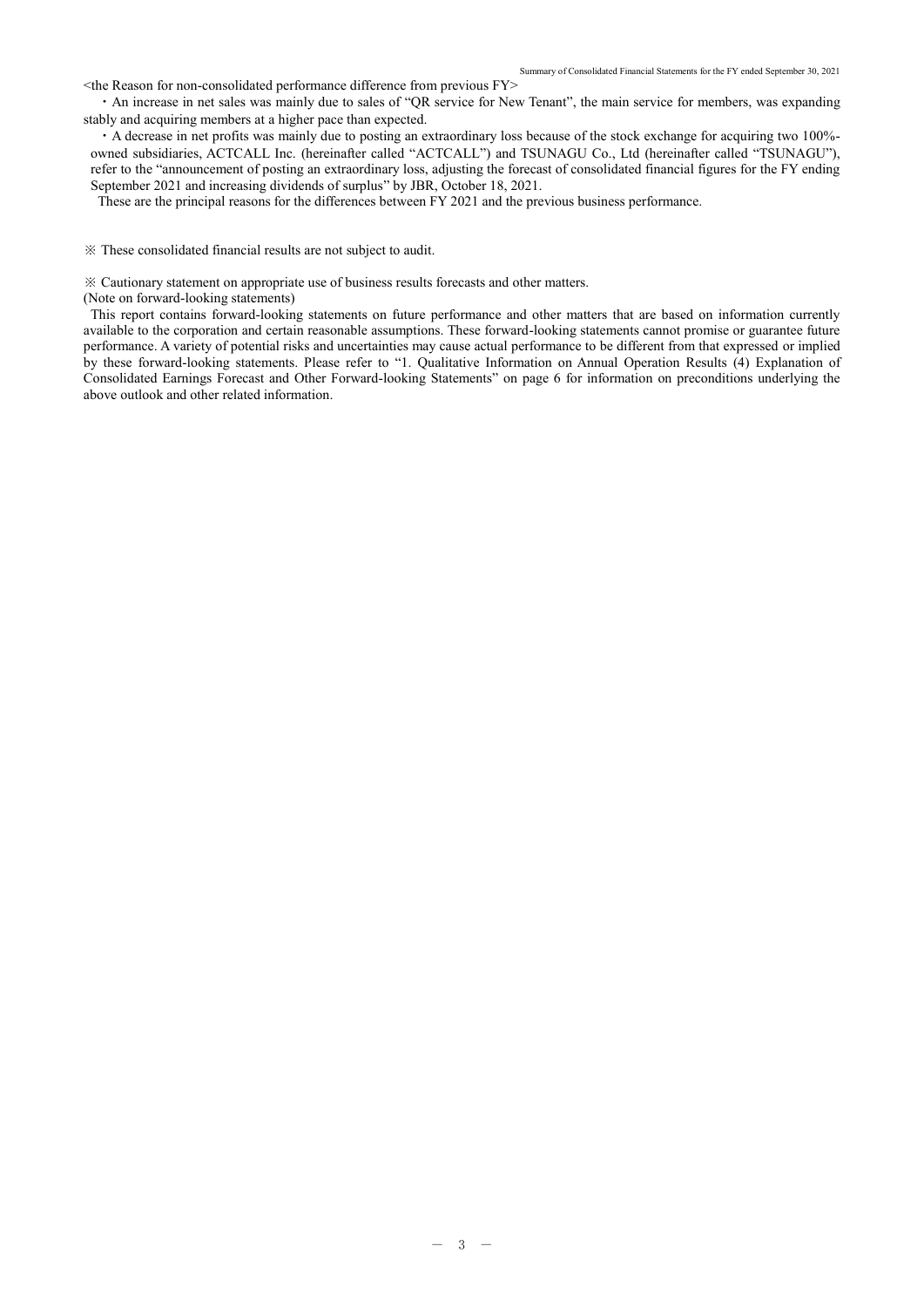# **Table of Contents**

| (2) Consolidated Income Statement and |  |
|---------------------------------------|--|
|                                       |  |
|                                       |  |
|                                       |  |
|                                       |  |
|                                       |  |
|                                       |  |
|                                       |  |
|                                       |  |
|                                       |  |
|                                       |  |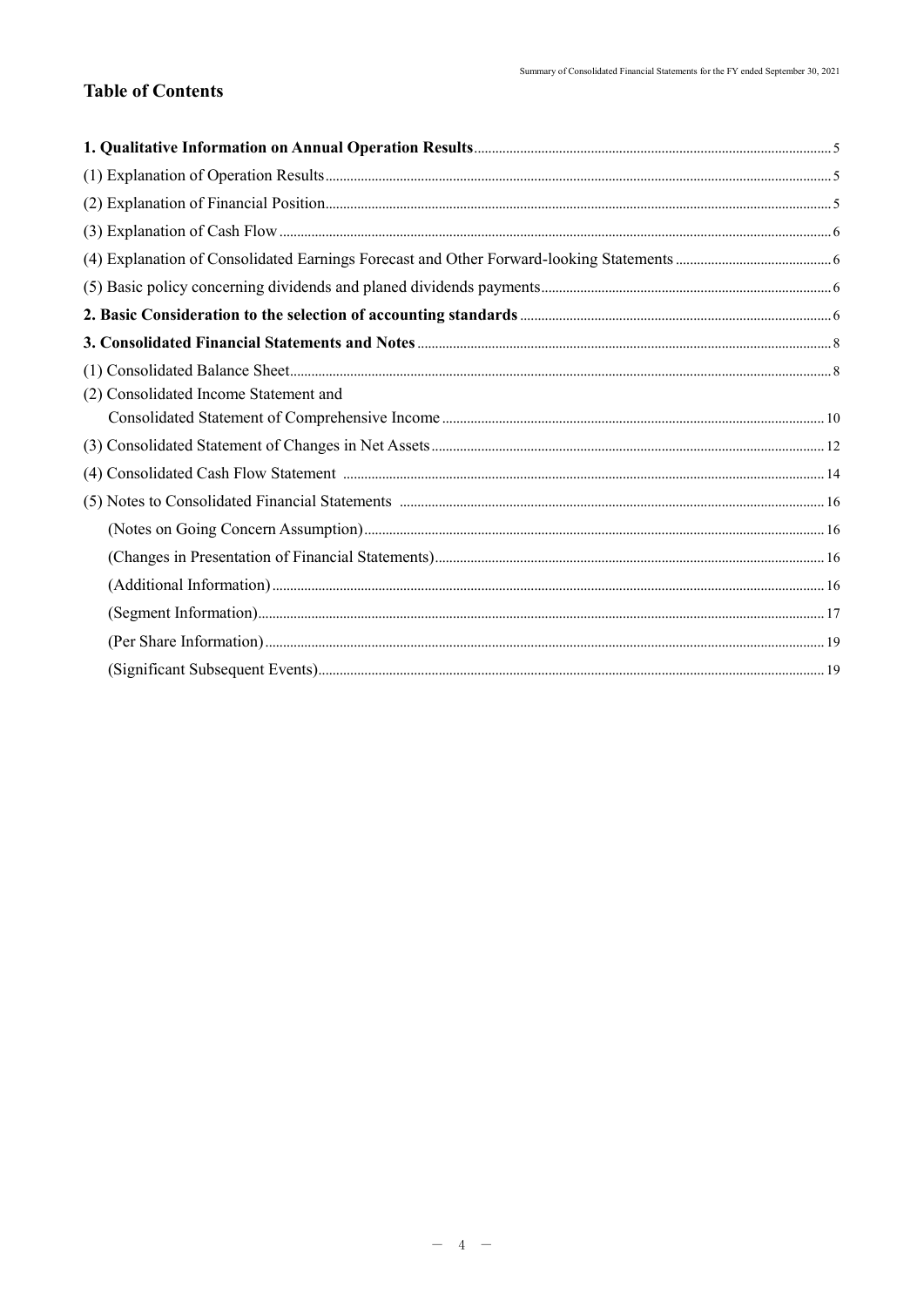## **1. Qualitative Information on Operation Results**

#### ⑴ Explanation of Operation Results

In the fiscal year 2021, Japan's economy was affected by the COVID-19 pandemic for a long time, which restricted economic and social activities. However, with the COVID-19 vaccination started in Japan, coronavirus cases are decreasing at a surprising speed, and the normal lifestyle has already recovered slowly.

Under this background, based on "we help people in need", our group has made a significant strengthening of existing business and started to establish new business through our service which appreciated by our customers. Our annual operation results are as follows:

- Net sales were 13,460,790 thousand yen, an increase of 11.6% compared with the previous fiscal year.
- Operating profit was 1,408,360 thousand yen, an increase of 3.0% compared with the previous fiscal year.
- Ordinary profit was 1,740,562 thousand yen, a decrease of 3.2% compared with the previous fiscal year.
- Net profit attributable to owners of parent was 56,753 thousand yen, a decrease of 94.3% compared with the previous fiscal year.
- The number of our services for solving troubles was completed: window glasses relations were 3 thousand, plumbing relations were 22 thousand, key exchange relations were 29 thousand.
- The number of our membership business' available members was 3,347 thousand, the number of our insurance business that was insured was 593 thousand.

Segment operation result is as follows:

#### ① Emergency Business

Emergency business' net sales were 1,325,592 thousand yen (a decrease of 11.0% compared with FY2020), operating losses were 25,883 thousand yen (compared with 50,856 thousand yen of operating profit for FY2020), according to decrease of attracting customers through other company's website.

#### ② Membership Business

Membership business' net sales were 6,974,484 thousand yen (an increase of 15.1% compared with FY2020), operating profit was 1,644,912 thousand yen (an increase of 6.5% compared with FY2020). This result might come from sales of "QR service for New Tenant", the main service for members, is extraordinary expanding than expected.

#### ③ Insurance Business

Insurance business' net sales were 4,677,450 thousand yen (an increase of 11.7% compared with FY2020), operating profit was 361,683 thousand yen (an increase of 6.8% compared with FY2020), according to "Home Contents Insurance for Apartment", the key of insurance business, which increase the great number of contracts and prospective policy reserve has been transferred.

#### ④ Repair Business

Repair business' net sales were 266,989 thousand yen (an increase of 0.6% compared with FY2020), while operating losses were 72,761 thousand yen (compared with 77,598 thousand yen for FY2020). This result might come from the increasing amount of high payment works along with their higher return. The works, with relatively low return are clearing up at the same time.

#### ⑤ Life & Technology Business

Life & technology business' net sales were 230,588 thousand yen (an increase of 169.7% compared with FY2020), operating losses were 222,789 thousand yen (compared with 153,677 thousand yen for FY2020). This result might come from the negative impact of the sharp rise in the electricity price, and as we announced on Jun 21, 2021, PPS business has already withdrawn in September this year.

#### ⑵ Explanation of Financial Position

#### (Current Assets)

Current assets increased 4,502,314 thousand yen from the end of the previous fiscal year to 15,399,686 thousand yen mainly due to an increase of 2,767,627 thousand yen in cash & deposits, 479,540 thousand yen in accounts receivable-trade, and 923,688 thousand yen in accounts receivable-other.

#### (Non-current Assets)

Non-current assets increased 2,404,423 thousand yen from the end of the previous fiscal year to 12,391,724 thousand yen mainly due to a decrease of 661,912 thousand yen in investment securities, and on the other hand, an increase of 1,808,740 thousand yen in goodwill, 520,305 thousand yen in software in progress and 298,604 thousand yen in differed tax assets.

#### (Deferred Assets)

Deferred assets increased 64,923 thousand yen from the end of the previous fiscal year to 384,443 thousand yen mainly due to an increase of 64,931 thousand yen in deferred assets under article 113 of Insurance Business Act.

#### (Current Liabilities)

Current liabilities increased 2,435,989 thousand yen from the end of the previous fiscal year to 7,519,494 thousand yen mainly due to an increase of 1,150,000 thousand yen in short-term borrowings, 716,149 thousand yen in deferred income, and 156,349 thousand yen in accounts payable.

#### (Non-current Liabilities)

Non-current liabilities increased 774,587 thousand yen from the end of the previous fiscal year to 8,987,570 thousand yen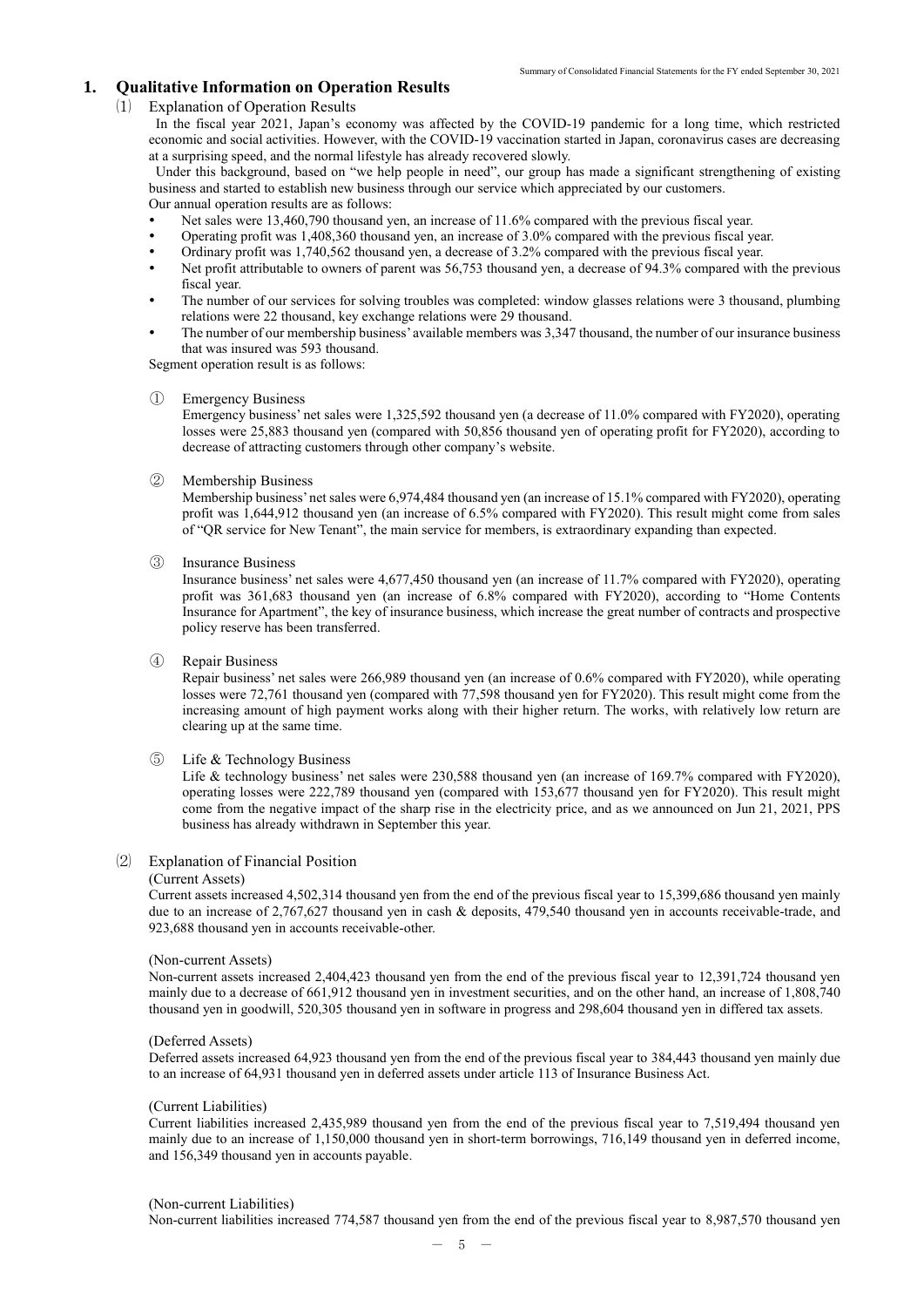mainly due to an increase of 910,066 thousand yen in long-term unearned revenue, a decline of 190,000 thousand yen in bonds payable.

#### (Net Assets)

Net assets increased 3,761,084 thousand yen from the end of the previous fiscal year to 11,668,790 thousand yen mainly due to an increase of 2,445,943 thousand yen in capital surplus and a decrease of 1,357,515 thousand yen in treasury stock.

#### ⑶ Explanation of Cash Flow

At the fiscal year ended September 30, 2021, cash and cash equivalents' (hereinafter called "cash") were 10,975,264 thousand yen (an increase of 54.2% compared with FY2020). The status of cash flow is as follows:

#### (Cash Flow from Operating Activities)

Cash from operating activities was 1,654,645 thousand yen (a decrease of 24.5% compared with FY2020) mainly due to record 737,396 thousand yen in net profit before tax adjustment and an increase of 910,066 thousand yen in long-term unearned revenue.

#### (Cash Flow from Investing Activities)

Cash from investing activities was 1,061,350 thousand yen (2,981,331 thousand yen in cash out-flow for FY2020) mainly due to an expenditure of 526,682 thousand yen in purchase of intangible assets, and the proceeds of 1,145,000 thousand yen in fixed deposit refund and 756,612 thousand yen in proceeds from sales of investment securities.

#### (Cash Flow from Financing Activities)

Cash from financing activities was 120,011 thousand yen (a decline of 27.7% compared with FY2020) mainly due to an increase of 950,000 thousand yen in short-term borrowings, 470,957 thousand yen in dividends paid, 392,906 thousand yen in refund of long-term borrowings and 210,000 thousand yen in redemption of bonds.

#### <Change of Cash Flow related indicators>

|                                                   | FY2017 | <b>FY2018</b> | FY2019 | FY2020 | FY2021 |
|---------------------------------------------------|--------|---------------|--------|--------|--------|
| Shareholders' Equity Ratio (%)                    | 40.6   | 40.6          | 42.1   | 35.8   | -40.2  |
| Market Value Based Shareholders' Equity Ratio (%) | 102.7  | 261.4         | 179.3  | 152.4  | 152.0  |
| Interest Bearing Debt to Cash Flow Ratio (years)  | 0.4    | 0.3           | 0.1    |        |        |
| Interest Coverage Ratio (x)                       | 477.9  | .703.0        | 411.8  | 146.0  | 83.2   |

Notes:

Shareholders' Equity Ratio = Shareholders' Equity/Total Assets

Market Value Based Shareholders' Equity Ratio = Market Capitalization/Total Assets

Interest Bearing Debt to Cash Flow Ratio = Interest Bearing Debt/Cash Flow

Interest Coverage Ratio = Cash Flow/Interest Paid

## ⑷ Explanation of Consolidated Earnings Forecast and Other Forward-looking Statements

Based on "we help people in need", our group has made a significant strengthening of existing business and started to establish new business through our service which appreciated by our customers.

Our group made our new medium-term business plan for the year ending September 30, 2024. In our medium-term business plan, with the expansion of market share due to mergers and acquisitions (hereinafter called "M&A"), our sales and profits will rapidly increase which not only according to our existed business, such as our service of collective house, but also our new partners under the partnership strategy.

For our membership business, we will accelerate our expansion of partners possibly have the independent house market approach, which could be our new sales partner dealing with daily trouble. According to a new household appliance extended warranty service, provided by JAPAN WARRANTY SUPPORT Co., Ltd (hereinafter called "JWS"), could be expected to acquire more members from the home center and home electronic retailer under the expansion of house reform market, after all, the newly-built market also could be expected through our house maker sales partners.

For our insurance business, the number of members insured was increased stably with our home contents insurance provided by JAPAN SMALL AMOUNT AND SHORT TERM INSURANCE Co., Ltd (hereinafter called "JSASTI"). Furthermore, we also develop and sell the new productions which almost all insurance companies in Japan provide single productions only. And it could let us become one of the best insurance companies for developing new productions in Japan. Especially for RESCUE INSURANCE Co., Ltd (hereinafter called "RI"), we caught the most prominent project which is not existed in the past years, through group contract that can acquire insured person more effectively than before.

For our emergency business and repair business, we are attracting our customers effectively with the lowest advertising expenses under the partnership strategy and recovered our profitability.

According to the above results, we forecast fiscal year ending September 30, 2022 net sales of 18,000,000 thousand yen (an increase of 33.7% compared with FY 2021), operating profit of 1,730,000 thousand yen (an increase of 22.8% compared with FY 2021), ordinary profit of 1,900,000 thousand yen (an increase of 9.2% compared with FY 2021), net profits attributable to owners of parent of 1,200,000 thousand yen (an increase of 56,753 thousand yen compared with FY 2021).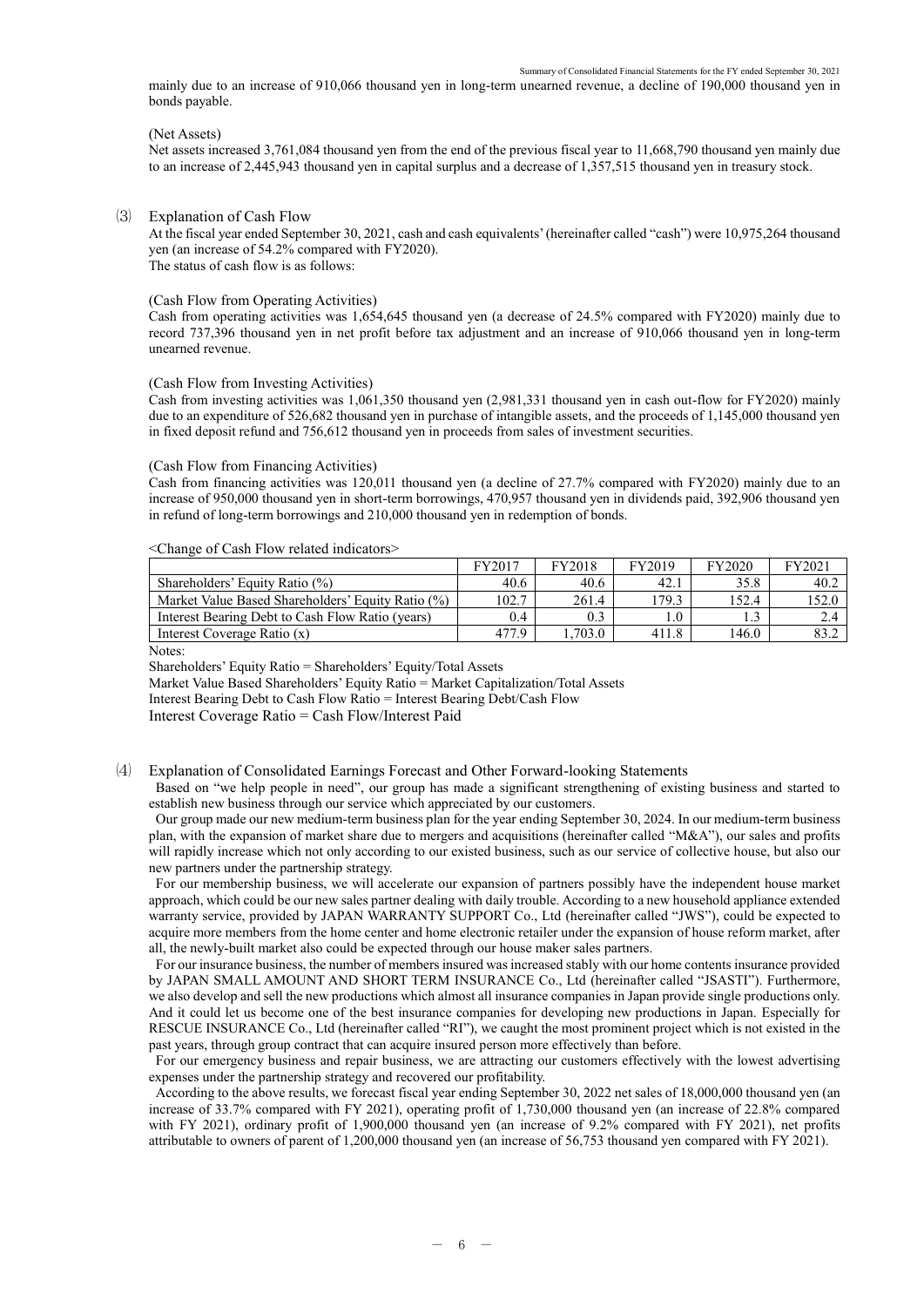⑸ Basic policy concerning dividends and dividends payments for the year under review and coming year JBR views shareholder returns as one of the most important management priorities and aims to expand earnings and increase dividends for a long term. JBR generally targets a dividend payout ratio of 30%, and the basic policy concerning dividends requires JBR shall pay dividends to the shareholders both interim and year-end. The interim dividends distribution should be decided by the board of directors (hereinafter called "BOD"), and the general meeting of shareholders should decide the year-end dividends distribution.

Based on this policy, JBR has set 9 yen per share of the year-end dividend, which will proposal to the BOD on November 22. And JBR plans to pay 17 yen per share for a full year (including 8 yen per share of interim dividend) in line with the policy.

For FY 2022, JBR plans to pay 8 yen per share of interim dividends and 9 yen per share of year-end dividends. Following the policy, annual dividends for FY 2021 should be 17 yen per share.

| Record date                                                         | Total dividends | Dividend per share |
|---------------------------------------------------------------------|-----------------|--------------------|
|                                                                     | (thousand ven)  | (ven)              |
| May 7, 2021 - decision of the BOD                                   | 247,357         |                    |
| December 24, 2021 - decision of the general meeting of shareholders |                 |                    |
| (forecast)                                                          | 305,434         |                    |

## **2. Basic Consideration to the selection of accounting standards**

JBR uses Japanese generally accepted accounting principles (JGAAP) to facilitate comparisons with other Japanese companies and consolidated financial statements during the fiscal period. And JBR will use International Financial Report Standard (IFRS) appropriately by considering the respective international situations.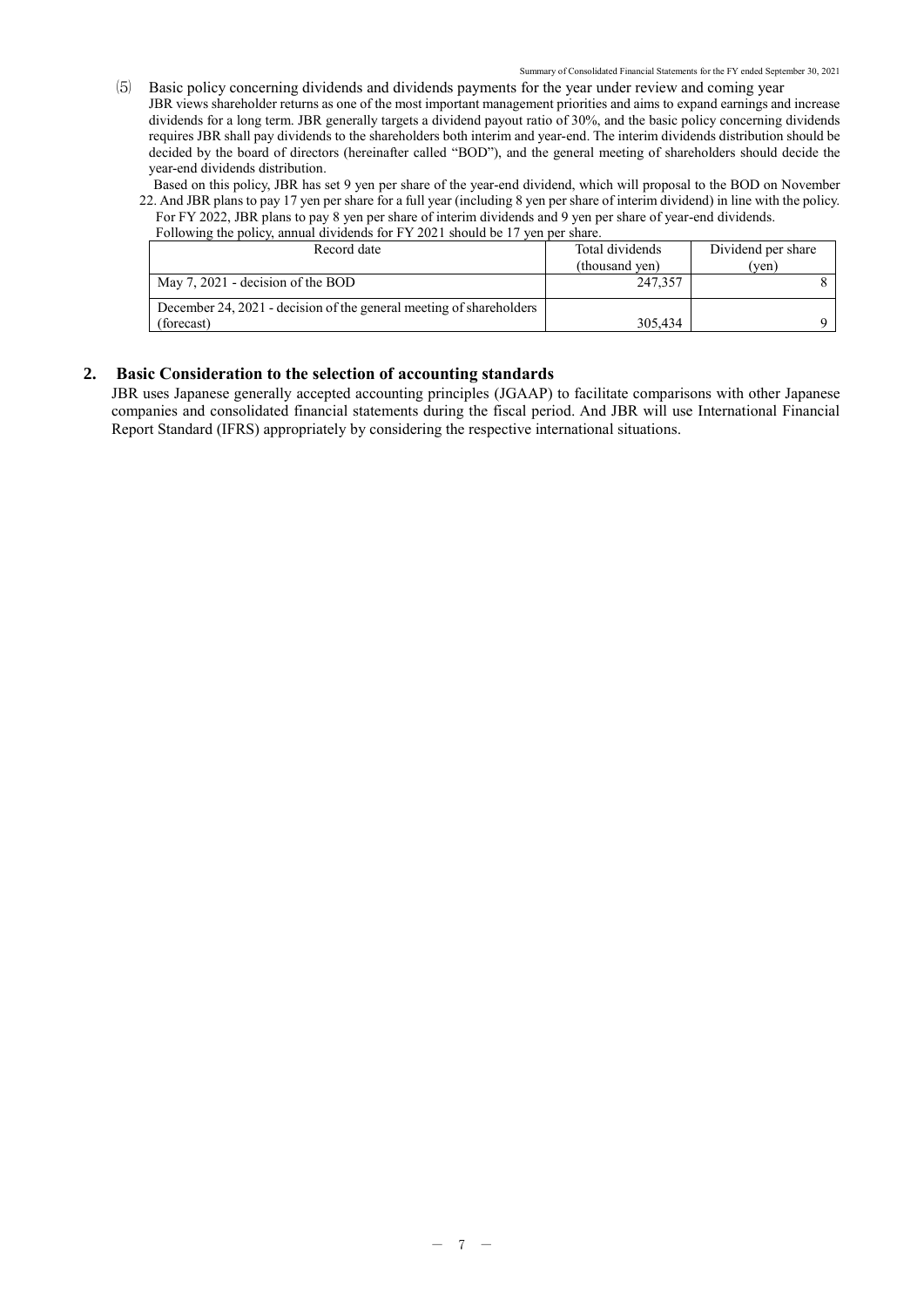## **Consolidated Financial Statements**

|  |  | (1) Consolidated Balance Sheet (Consolidated Statements of Financial Position) |
|--|--|--------------------------------------------------------------------------------|
|--|--|--------------------------------------------------------------------------------|

|                                                             | (Values of less than one thousand yen rounded off)<br>(Thousands of yen) |                          |  |  |
|-------------------------------------------------------------|--------------------------------------------------------------------------|--------------------------|--|--|
|                                                             | As of September 30, 2020                                                 | As of September 30, 2021 |  |  |
| Assets                                                      |                                                                          |                          |  |  |
| Current assets                                              |                                                                          |                          |  |  |
| Cash and deposits                                           | 8,770,637                                                                | 11,538,265               |  |  |
| Accounts receivable-trade                                   | 724,391                                                                  | 1,203,932                |  |  |
| Merchandise                                                 | 65,402                                                                   | 48,966                   |  |  |
| Supplies                                                    | 15,668                                                                   | 10,997                   |  |  |
| Prepaid expenses                                            | 336,537                                                                  | 442,624                  |  |  |
| Accounts receivable-other                                   | 382,817                                                                  | 1,306,505                |  |  |
| Other                                                       | 619,419                                                                  | 864,327                  |  |  |
| Allowance for doubtful accounts                             | (17, 501)                                                                | (15, 931)                |  |  |
| Total current assets                                        | 10,897,372                                                               | 15,399,686               |  |  |
| Non-current assets                                          |                                                                          |                          |  |  |
| Property, plant and equipment                               |                                                                          |                          |  |  |
| Buildings and structures, net                               | 81,724                                                                   | 114,308                  |  |  |
| Machinery, equipment and vehicles, net                      | 1,291                                                                    | 861                      |  |  |
| Tools, furniture and fixtures, net                          | 60,657                                                                   | 51,121                   |  |  |
| Lease assets, net                                           | 13,485                                                                   | 10,422                   |  |  |
| Total property, plant and equipment                         | 157,158                                                                  | 176,714                  |  |  |
| Intangible assets                                           |                                                                          |                          |  |  |
| Goodwill                                                    | 55,000                                                                   | 1,863,740                |  |  |
| Software                                                    | 256,393                                                                  | 298,824                  |  |  |
| Software in progress                                        | 150,951                                                                  | 671,256                  |  |  |
| Other                                                       | 16,260                                                                   | 15,997                   |  |  |
| Total intangible assets                                     | 478,605                                                                  | 2,849,819                |  |  |
| Investments and other assets                                |                                                                          |                          |  |  |
| Investment securities                                       | 7,560,720                                                                | 6,898,808                |  |  |
| Deferred tax assets                                         | 136,897                                                                  | 435,502                  |  |  |
| Guarantee deposits                                          | 902,721                                                                  | 1,073,701                |  |  |
| Claims provable in bankruptcy, claims provable in           |                                                                          |                          |  |  |
| rehabilitation and other                                    | 22,496                                                                   | 18,996                   |  |  |
| Other                                                       | 780,037                                                                  | 1,010,958                |  |  |
| Allowance for doubtful accounts                             | (51, 336)                                                                | (72, 776)                |  |  |
| Total investments and other assets                          | 9,351,537                                                                | 9,365,190                |  |  |
| Total non-current assets                                    | 9,987,301                                                                | 12,391,724               |  |  |
| Deferred assets                                             |                                                                          |                          |  |  |
| Bond issue cost                                             | 7,805                                                                    | 7,797                    |  |  |
| Deferred assets under article 113 of Insurance Business Act | 311,714                                                                  | 376,646                  |  |  |
| Total deferred assets                                       | 319,520                                                                  | 384,443                  |  |  |
| Total assets                                                | 21,204,194                                                               | 28,175,855               |  |  |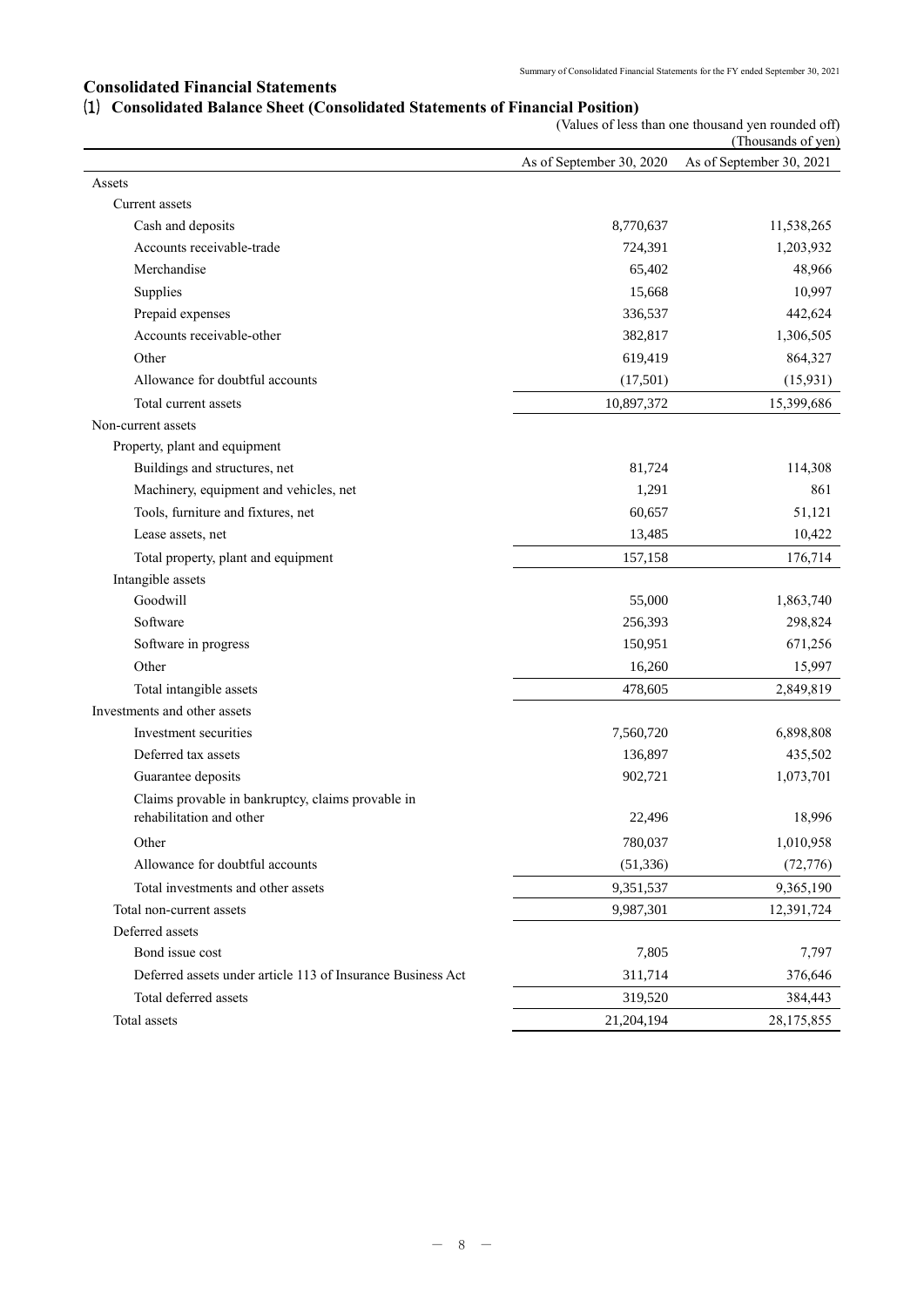# (Values of less than one thousand yen rounded off) (Thousands of yen)

|                                                        | As of September 30, 2020 | As of September 30, 2021 |
|--------------------------------------------------------|--------------------------|--------------------------|
| Liabilities                                            |                          |                          |
| Current liabilities                                    |                          |                          |
| Accounts payable                                       | 358,300                  | 514,649                  |
| Short-term borrowings                                  |                          | 1,150,000                |
| Lease obligations                                      | 4,107                    | 4,609                    |
| Income taxes payable                                   | 406,852                  | 309,090                  |
| Provision for bonuses                                  | 67,822                   | 89,075                   |
| Provision for the future service obligation to members | 102,909                  | 91,890                   |
| Outstanding claims                                     | 61,247                   | 64,200                   |
| Policy reserve                                         | 722,540                  | 804,438                  |
| Unearned revenue                                       | 1,982,660                | 2,698,810                |
| Other                                                  | 1,377,063                | 1,792,728                |
| Total current liabilities                              | 5,083,504                | 7,519,494                |
| Non-current liabilities                                |                          |                          |
| Bonds payable                                          | 975,000                  | 785,000                  |
| Long-term borrowings                                   | 1,382,824                | 1,209,974                |
| Lease obligations                                      | 10,625                   | 6,832                    |
| Deferred tax liabilities                               | 87,280                   | 272,734                  |
| Assets retirement obligations                          | 60,310                   | 100,675                  |
| Long-term unearned revenue                             | 5,657,569                | 6,567,635                |
| Other                                                  | 39,374                   | 44,718                   |
| Total non-current liabilities                          | 8,212,983                | 8,987,570                |
| <b>Total liabilities</b>                               | 13,296,488               | 16,507,064               |
| Net assets                                             |                          |                          |
| Shareholders' equity                                   |                          |                          |
| Capital stock                                          | 780,363                  | 780,363                  |
| Capital surplus                                        | 4,367,861                | 6,813,805                |
| Retained earnings                                      | 3,848,012                | 3,410,051                |
| Treasury stock                                         | (1,695,449)              | (337, 933)               |
| Total shareholders' equity                             | 7,300,787                | 10,666,286               |
| Accumulated other comprehensive income                 |                          |                          |
| Valuation difference on available-for-sale securities  | 291,234                  | 658,386                  |
| Total accumulated other comprehensive income           | 291,234                  | 658,386                  |
| Stock acquisition rights                               | 2,930                    | 2,920                    |
| Non-controlling interests                              | 312,753                  | 341,198                  |
| Total net assets                                       | 7,907,706                | 11,668,790               |
| Total liabilities and net assets                       | 21,204,194               | 28,175,855               |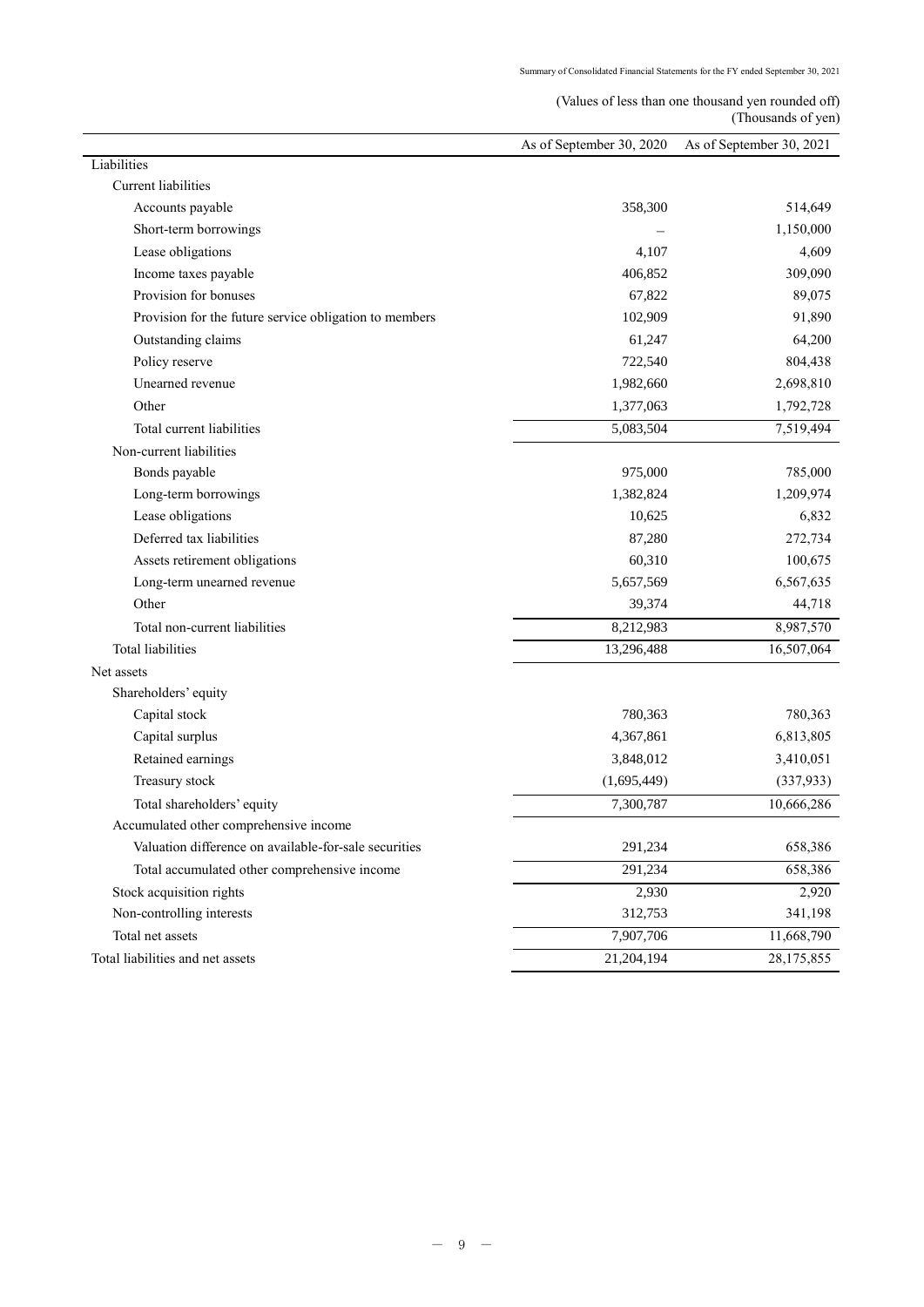# ⑵ **Consolidated Statements of Income and Consolidated Statements of Comprehensive Income (Consolidated Statements of Income)**

|                                                                        | (Values of less than one thousand yen rounded off)<br>(Thousands of yen) |                                                |  |  |
|------------------------------------------------------------------------|--------------------------------------------------------------------------|------------------------------------------------|--|--|
|                                                                        | For the fiscal year ended<br>September 30,2020                           | For the fiscal year ended<br>September 30,2021 |  |  |
| Net sales                                                              | 12,057,491                                                               | 13,460,790                                     |  |  |
| Cost of sales                                                          | 6,429,769                                                                | 7,703,120                                      |  |  |
| Gross profit                                                           | 5,627,722                                                                | 5,757,669                                      |  |  |
| Selling, general and administrative expenses                           | 4,259,875                                                                | 4,349,308                                      |  |  |
| Operating profit                                                       | 1,367,847                                                                | 1,408,360                                      |  |  |
| Non-operating income                                                   |                                                                          |                                                |  |  |
| Interest income                                                        | 1,325                                                                    | 7,292                                          |  |  |
| Dividend income                                                        | 63,423                                                                   | 75,682                                         |  |  |
| Gain on sales of investment securities                                 | 311,827                                                                  | 365,356                                        |  |  |
| Gain on valuation of derivatives                                       | 96,812                                                                   | 92,728                                         |  |  |
| Other                                                                  | 45,635                                                                   | 39,858                                         |  |  |
| Total non-operating income                                             | 519,024                                                                  | 580,918                                        |  |  |
| Non-operating expenses                                                 |                                                                          |                                                |  |  |
| Interest expenses                                                      | 10,125                                                                   | 16,862                                         |  |  |
| Redemption on deferred assets under art. 113 of Insurance Business Act | 26,379                                                                   | 65,685                                         |  |  |
| Loss on sales of investment securities                                 | 4,028                                                                    | 99,584                                         |  |  |
| Equity in losses of affiliates                                         | 8,470                                                                    | 19,992                                         |  |  |
| Loss on investments in investment partnership                          | 4,151                                                                    | 25,643                                         |  |  |
| Provision of allowance for doubtful accounts                           | 1,081                                                                    | 78                                             |  |  |
| Commission expenses                                                    | 21,150                                                                   | 13,148                                         |  |  |
| Other                                                                  | 12,695                                                                   | 7,719                                          |  |  |
| Total non-operating expenses                                           | 88,084                                                                   | 248,716                                        |  |  |
| Ordinary profit                                                        | 1,798,787                                                                | 1,740,562                                      |  |  |
| Extraordinary profit                                                   |                                                                          |                                                |  |  |
| Gain on sales of non-current assets                                    | 2,566                                                                    | 37                                             |  |  |
| Gain on business transfer                                              | 2,637                                                                    |                                                |  |  |
| Assets retirement obligation                                           |                                                                          | 397                                            |  |  |
| Total extraordinary income                                             | 5,204                                                                    | 434                                            |  |  |
| Extraordinary loss                                                     |                                                                          |                                                |  |  |
| Loss on sales of non-current assets                                    | 2,008                                                                    |                                                |  |  |
| Loss on retirement of non-current assets                               | 3,280                                                                    | 6,942                                          |  |  |
| Impairment loss                                                        |                                                                          | 996,658                                        |  |  |
| Loss on valuation of investment securities                             | 92,387                                                                   |                                                |  |  |
| Reversal of allowance for doubtful accounts                            | 44,480                                                                   |                                                |  |  |
| Other                                                                  | 9,748                                                                    |                                                |  |  |
| Total extraordinary losses                                             | 151,904                                                                  | 1,003,600                                      |  |  |
| Profit before income taxes                                             | 1,652,087                                                                | 737,396                                        |  |  |
| Income taxes - current                                                 | 468,703                                                                  | 551,907                                        |  |  |
| Income taxes - adjustment                                              | 156,880                                                                  | 100,291                                        |  |  |
| Total income taxes                                                     | 625,583                                                                  | 652,198                                        |  |  |
| Net profit                                                             | 1,026,503                                                                | 85,197                                         |  |  |
| Loss attributable to non-controlling interests                         | 29,124                                                                   | 28,444                                         |  |  |
| Profit attributable to owners of parent                                | 997,379                                                                  | 56,753                                         |  |  |
|                                                                        |                                                                          |                                                |  |  |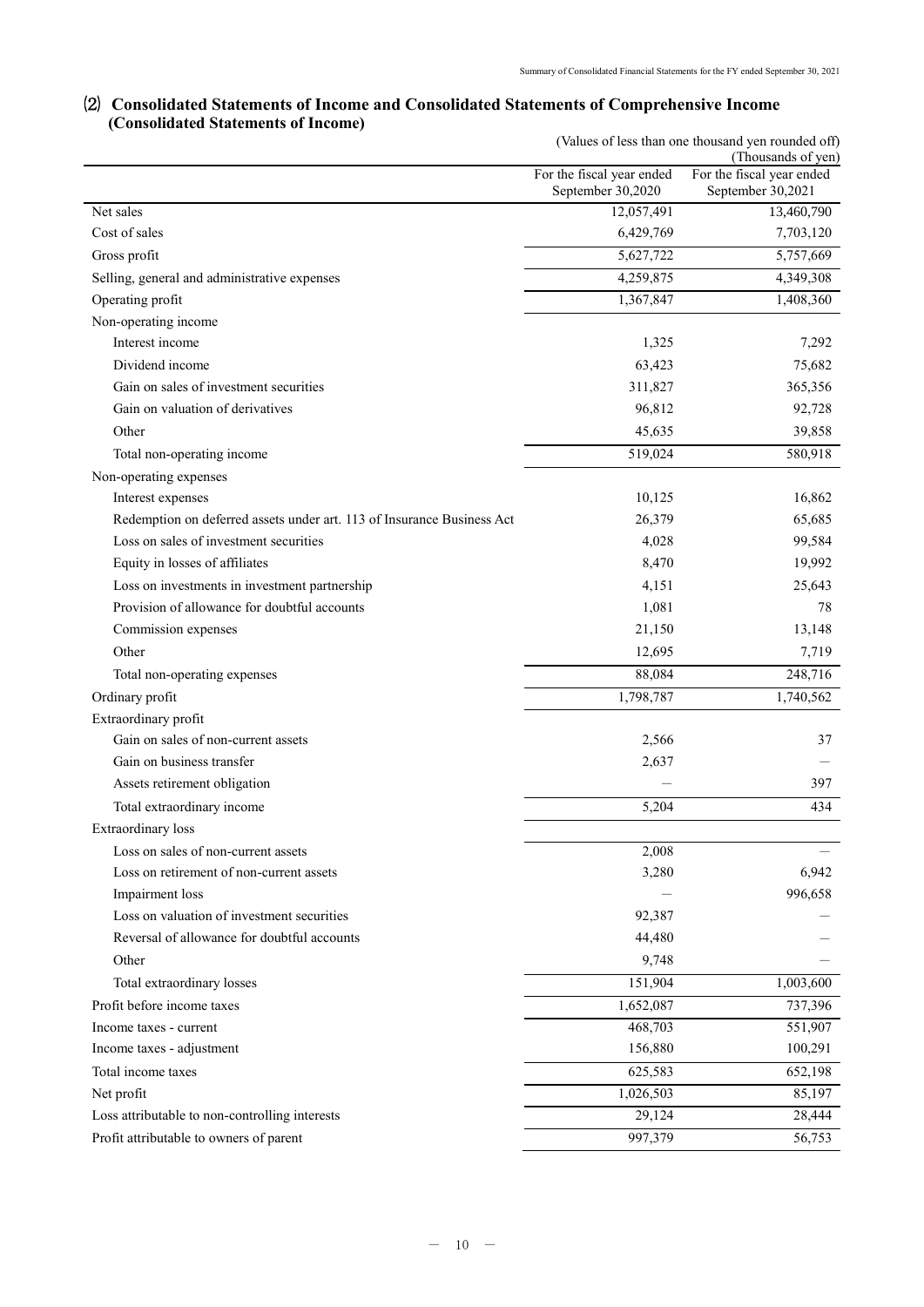# **(Consolidated Statements of Comprehensive Income)**

(Values of less than one thousand yen rounded off) (Thousands of yen)

|                                                                |                                                | $1110u$ odnus UI y VII                         |
|----------------------------------------------------------------|------------------------------------------------|------------------------------------------------|
|                                                                | For the fiscal year ended<br>September 30,2020 | For the fiscal year ended<br>September 30,2021 |
| Net profit                                                     | 1,026,503                                      | 85,197                                         |
| Other comprehensive income                                     |                                                |                                                |
| Valuation difference on available-for-sale securities          | 155,994                                        | 360,903                                        |
| Share of OCI of entities accounted for using equity method     |                                                | 6,248                                          |
| Total other comprehensive income                               | 155,994                                        | 367,151                                        |
| Comprehensive income                                           | 1,182,498                                      | 452,349                                        |
| (Breakdown)                                                    |                                                |                                                |
| Comprehensive income attributable to owners of parent          | 1,153,374                                      | 423,905                                        |
| Comprehensive income attributable to non-controlling interests | 29,124                                         | 28.444                                         |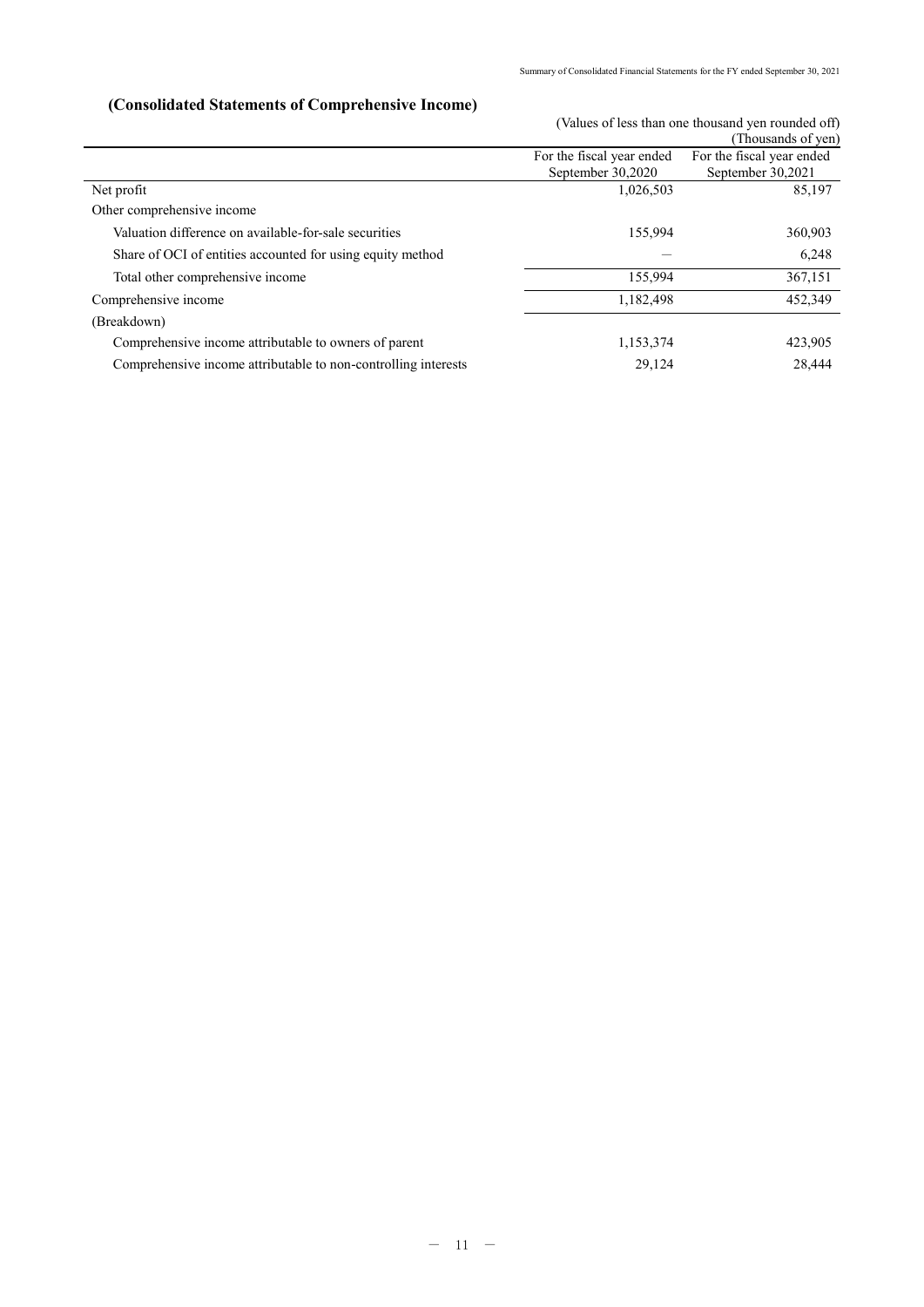## ⑶ **Consolidated statements of changes in equity** Fiscal year ended September 30, 2020

(Thousands of yen)

|                                                         |         | Shareholders' equity |            |             |               |
|---------------------------------------------------------|---------|----------------------|------------|-------------|---------------|
|                                                         | Capital | Capital              | Retained   | Treasury    | Total         |
|                                                         | stock   | surplus              | earnings   | stock       | shareholders' |
|                                                         |         |                      |            |             | equity        |
| Opening balance as of October 1, 2019                   | 780,363 | 4,458,135            | 3,353,827  | (830, 553)  | 7,761,772     |
| Changes of items during period                          |         |                      |            |             |               |
| Dividends surplus                                       |         |                      | (503, 194) |             | (503, 194)    |
| Profit attributable to owners of parent                 |         |                      | 997,379    |             | 997,379       |
| Purchase of treasury stock                              |         |                      |            | (863,271)   | (863, 271)    |
| Capital increase of consolidated subsidiaries           |         | (91,691)             |            |             | (91, 691)     |
| Other                                                   |         | 1,418                |            | (1,624)     | (206)         |
| Net changes of items other than shareholders'<br>equity |         |                      |            |             |               |
| Total changes of items during the fiscal year           |         | (90,273)             | 494,184    | (864, 895)  | (460, 984)    |
| Closing balance as of September 30, 2020                | 780,363 | 4,367,861            | 3,848,012  | (1,695,449) | 7,300,787     |

|                                                         | Accumulated other |                      |             |                          |            |
|---------------------------------------------------------|-------------------|----------------------|-------------|--------------------------|------------|
|                                                         |                   | comprehensive income | Stock       | Non-                     | Total      |
|                                                         | Valuation         | Total                | acquisition | controlling<br>interests | net assets |
|                                                         | difference on     | accumulated          | rights      |                          |            |
|                                                         | available-for-    | other                |             |                          |            |
|                                                         | sale              | comprehensi          |             |                          |            |
|                                                         | securities        | ve income            |             |                          |            |
| Opening balance as of October 1, 2019                   | 135,239           | 135,239              | 15,662      | 191,937                  | 8,104,612  |
| Changes of items during period                          |                   |                      |             |                          |            |
| Dividends surplus                                       |                   |                      |             |                          | (503, 194) |
| Profit attributable to owners of parents                |                   |                      |             |                          | 997,379    |
| Purchase of treasury stock                              |                   |                      |             |                          | (863, 271) |
| Capital increase of consolidated subsidiaries           |                   |                      |             |                          | (91, 691)  |
| Other                                                   |                   |                      |             |                          | (206)      |
| Net changes of items other than shareholders'<br>equity | 155,994           | 155,994              | (12, 732)   | 120,816                  | 264,078    |
| Total changes of items during the fiscal year           | 155,994           | 155,994              | (12, 732)   | 120,816                  | (196,906)  |
| Closing balance as of September 30, 2020                | 291,234           | 291,234              | 2,930       | 312,753                  | 7,907,706  |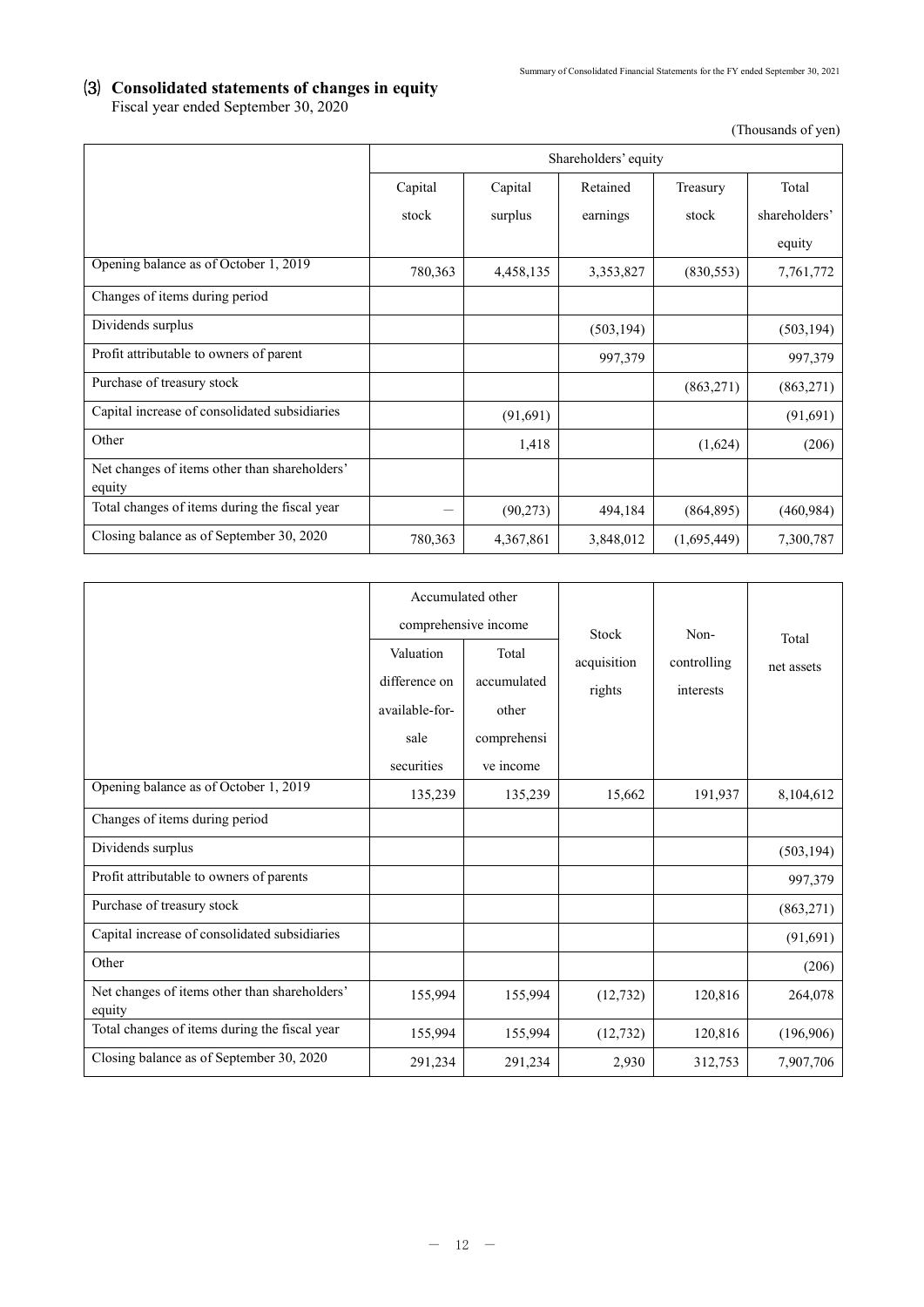# Fiscal year ended September 30, 2021

(Thousands of yen)

|                                                         | Shareholders' equity |           |            |             |               |
|---------------------------------------------------------|----------------------|-----------|------------|-------------|---------------|
|                                                         | Capital              | Capital   | Retained   | Treasury    | Total         |
|                                                         | stock                | surplus   | earnings   | stock       | shareholders' |
|                                                         |                      |           |            |             | equity        |
| Opening balance as of October 1, 2020                   | 780,363              | 4,367,861 | 3,848,012  | (1,695,449) | 7,300,787     |
| Changes of items during period                          |                      |           |            |             |               |
| Dividends surplus                                       |                      |           | (494, 714) |             | (494, 714)    |
| Profit attributable to owners of parents                |                      |           | 56,753     |             | 56,753        |
| Disposal of treasury stock                              |                      | 3,469     |            | 4,541       | 8,010         |
| Increase by stock exchanges                             |                      | 2,441,924 |            | 1,353,523   | 3,795,448     |
| Other                                                   |                      | 549       |            | (549)       |               |
| Net changes of items other than shareholders'<br>equity |                      |           |            |             |               |
| Total changes of items during the fiscal year           |                      | 2,445,943 | (437,960)  | 1,357,515   | 3,365,498     |
| Closing balance as of September 30, 2021                | 780,363              | 6,813,805 | 3,410,051  | (337,933)   | 10,666,286    |

|                                                         | Accumulated other                 |                      |            |           |            |
|---------------------------------------------------------|-----------------------------------|----------------------|------------|-----------|------------|
|                                                         |                                   | comprehensive income | Stock      | Non-      | Total      |
|                                                         | Valuation<br>Total<br>controlling | acquisition          | net assets |           |            |
|                                                         | difference on                     | accumulated          | rights     | interests |            |
|                                                         | available-for-                    | other                |            |           |            |
|                                                         | sale                              | comprehensi          |            |           |            |
|                                                         | securities                        | ve income            |            |           |            |
| Opening balance as of October 1, 2020                   | 291,234                           | 291,234              | 2,930      | 312,753   | 7,907.706  |
| Changes of items during period                          |                                   |                      |            |           |            |
| Dividends surplus                                       |                                   |                      |            |           | (494, 714) |
| Profit attributable to owners of parents                |                                   |                      |            |           | 56,753     |
| Disposal of treasury stock                              |                                   |                      |            |           | 8,010      |
| Increase by stock exchanges                             |                                   |                      |            |           | 3,795,448  |
| Other                                                   |                                   |                      |            |           |            |
| Net changes of items other than shareholders'<br>equity | 367,151                           | 367,151              | (10)       | 28,444    | 395,585    |
| Total changes of items during the fiscal year           | 367,151                           | 367,151              | (10)       | 28,444    | 3,761,084  |
| Closing balance as of September 30, 2021                | 658,386                           | 658,386              | 2,920      | 341,198   | 11,668,790 |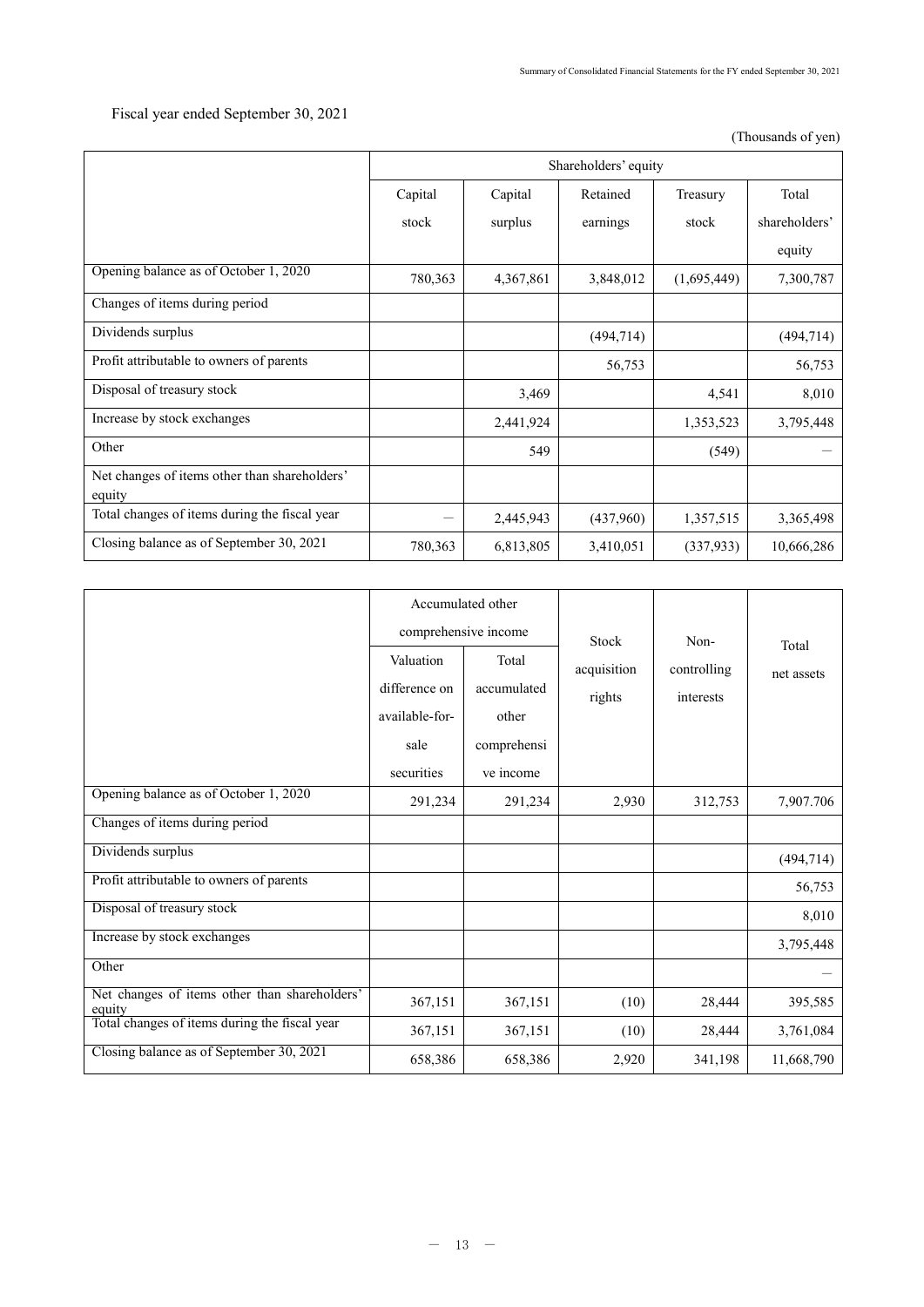# ⑷ **Consolidated Cash Flow Statement**

(Values of less than one thousand yen rounded off)

|                                                                                                      |                           | (Thousands of yen)        |
|------------------------------------------------------------------------------------------------------|---------------------------|---------------------------|
|                                                                                                      | For the fiscal year ended | For the fiscal year ended |
| Cash flow from operating activities                                                                  | September 30,2020         | September 30,2021         |
| Profit before income taxes                                                                           | 1,652,087                 | 737,396                   |
| Depreciation and amortization                                                                        | 146,197                   | 149,358                   |
| Impairment loss                                                                                      |                           | 996,658                   |
| Amortization of goodwill                                                                             | 39,282                    | 30,000                    |
| Deferred assets under article 113 of Insurance Business Act                                          | (136,798)                 | (130,616)                 |
| Increase (Decrease) in allowance for doubtful accounts                                               | (51, 839)                 | (423)                     |
| Increase (Decrease) in provision for bonuses                                                         | 12,047                    |                           |
| Increase (Decrease) in provision for the future service obligation to                                |                           | (5, 537)                  |
| members                                                                                              | (26,662)                  | (11,019)                  |
| Interest and dividends income                                                                        | (64, 749)                 | (82,975)                  |
| Interest expenses                                                                                    | 10,125                    | 16,862                    |
| Equity in losses (earnings) of affiliates                                                            | 8,470                     | 19,992                    |
| Assets retirement obligations                                                                        |                           | (397)                     |
| Loss on sales of non-current assets (Gain)                                                           | (558)                     | (37)                      |
| Loss on retirement of non-current assets                                                             | 3,280                     | 6,942                     |
| Loss (Gain) on sales of investment securities                                                        | (307,798)                 | (265,771)                 |
| Loss (Gain) on valuation of investment securities                                                    |                           |                           |
| Loss (Gain) on valuation of derivatives                                                              | 92,387<br>(96, 812)       |                           |
| Decrease (Increase) in notes and accounts receivable-trade                                           |                           | (92, 728)                 |
|                                                                                                      | 54,605                    | (52, 595)                 |
| Decrease (Increase) in inventories                                                                   | 2,923                     | 21,156                    |
| Decrease (Increase) in notes and accounts receivable-other                                           | (75, 469)                 | 23,834                    |
| Decrease (Increase) in prepaid expenses                                                              | 1,871                     | (29, 258)                 |
| Decrease (Increase) in long-term prepaid expenses                                                    | (193, 453)                | (172,907)                 |
| Decrease (Increase) in guarantee deposits                                                            | (7,067)                   | (14,278)                  |
| Decrease (Increase) in claims provable in bankruptcy, claims provable in<br>rehabilitation and other | 94,105                    | 4,133                     |
| Increase (Decrease) in notes and accounts payable-trade                                              | 19,589                    | 14,734                    |
| Increase (Decrease) in trade and other payables                                                      | 74,656                    | (60, 529)                 |
| Increase (Decrease) in unearned revenue                                                              | 158,033                   | 178,303                   |
| Increase (Decrease) in long-term unearned revenue                                                    | 772,078                   | 910,066                   |
| Other                                                                                                | 53,894                    | 50,964                    |
| Subtotal                                                                                             | 2,234,428                 | 2,241,327                 |
| Interest and dividends income received                                                               | 64,843                    | 83,048                    |
| Interest expenses paid                                                                               | (15,015)                  | (19, 897)                 |
| Income taxes paid                                                                                    | (315,507)                 | (649, 832)                |
| Income taxes refund                                                                                  | 222,738                   |                           |
| Cash flow from operating activities                                                                  | 2,191,487                 | 1,654,645                 |
| Cash flow from investment activities                                                                 |                           |                           |
| Payments into fixed deposits                                                                         | (1,655,169)               | (0)                       |
| Proceeds from withdrawal of fixed deposits                                                           | 200,169                   | 1,145,000                 |
| Purchase of property, plant and equipment                                                            | (65, 462)                 | (15,733)                  |
| Proceeds from sales of property, plant and equipment                                                 | 10,199                    | 62                        |
| Purchase of intangible assets                                                                        | (151, 613)                | (526, 682)                |
| Purchase of investment securities                                                                    | (1,685,005)               | (477,004)                 |
| Proceeds from sales of investment securities                                                         | 767,097                   | 756,612                   |
| Proceeds from redemption of investment securities                                                    |                           | 169,565                   |
| Expenditure of acquiring money trust                                                                 | (24, 331)                 |                           |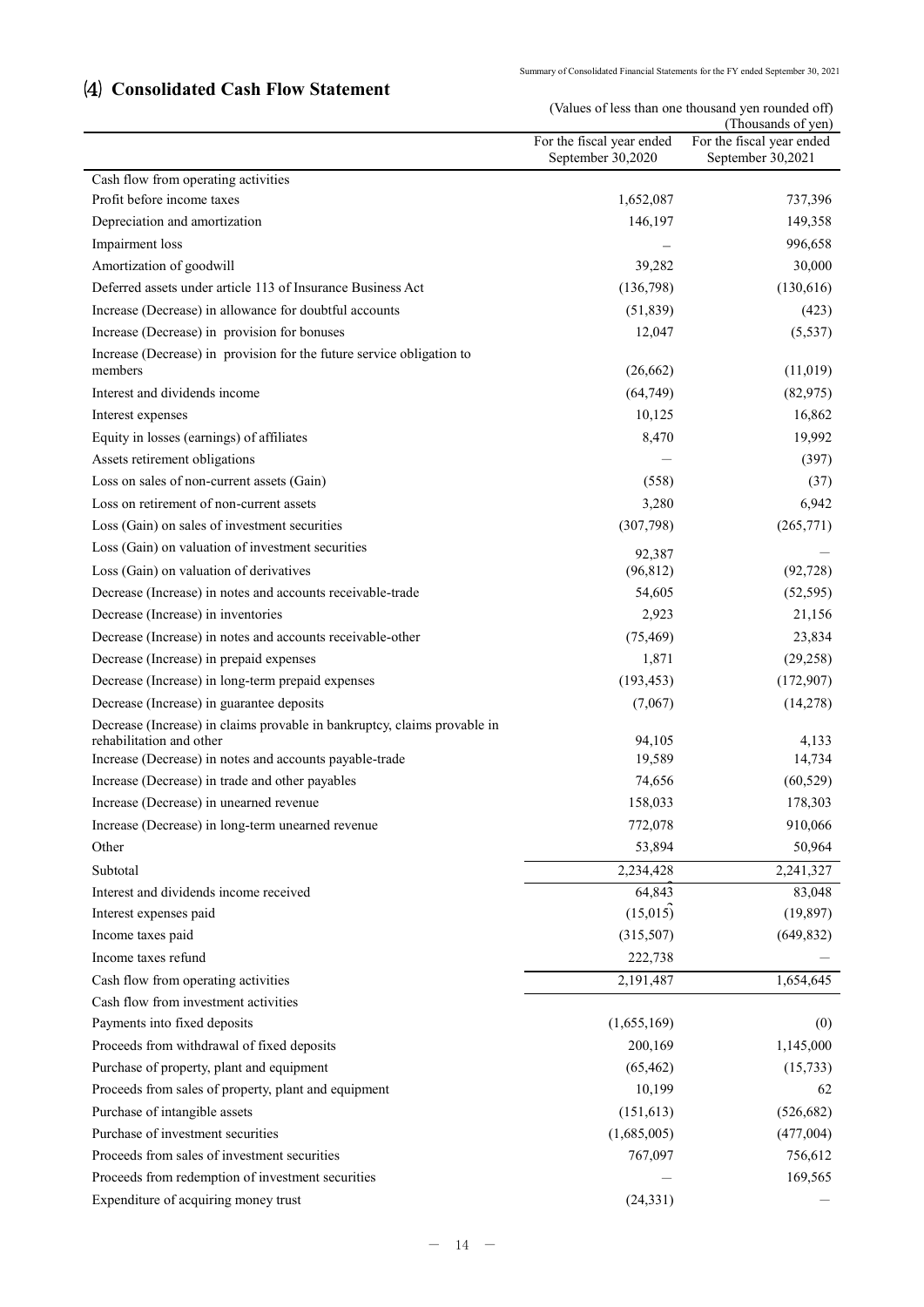# Summary of Consolidated Financial Statements for the FY ended September 30, 2021 (Values of less than one thousand yen rounded off) (Thousands of yen)

|                                                      |                           | Thousands of yen          |
|------------------------------------------------------|---------------------------|---------------------------|
|                                                      | For the fiscal year ended | For the fiscal year ended |
|                                                      | September 30,2020         | September 30,2021         |
| Expenditure of lease deposits and guarantee deposits | (501, 726)                |                           |
| Proceeds from lease deposits and guarantee deposits  | 113,130                   |                           |
| Other                                                | 11,381                    | 9,531                     |
| Cash flow from investment activities                 | (2,981,331)               | 1,061,350                 |
| Cash flow from financial activities                  |                           |                           |
| Net increase (decrease) in short-term borrowings     | (300,000)                 | 950,000                   |
| Proceeds from long-term borrowings                   | 1,863,000                 |                           |
| Repayment of long-term borrowings                    | (158, 948)                | (392,906)                 |
| Redemption of bonds                                  | (210,000)                 | (210,000)                 |
| Purchase of treasury stock                           | (863,271)                 |                           |
| Cash dividends paid                                  | (480,028)                 | (470, 957)                |
| Other                                                | (16,665)                  | 3,852                     |
| Cash flow from financial activities                  | (165, 913)                | (120, 011)                |
| Net increase (decrease) in cash and cash equivalents | (955, 757)                | 2,595,984                 |
| Cash and cash equivalents at beginning of period     | 8,071,395                 | 7,115,637                 |
| Net increase (decrease) in cash and cash equivalents |                           | 1,263,641                 |
| Cash and cash equivalents at end of period           | 7,115,637                 | 10,975,264                |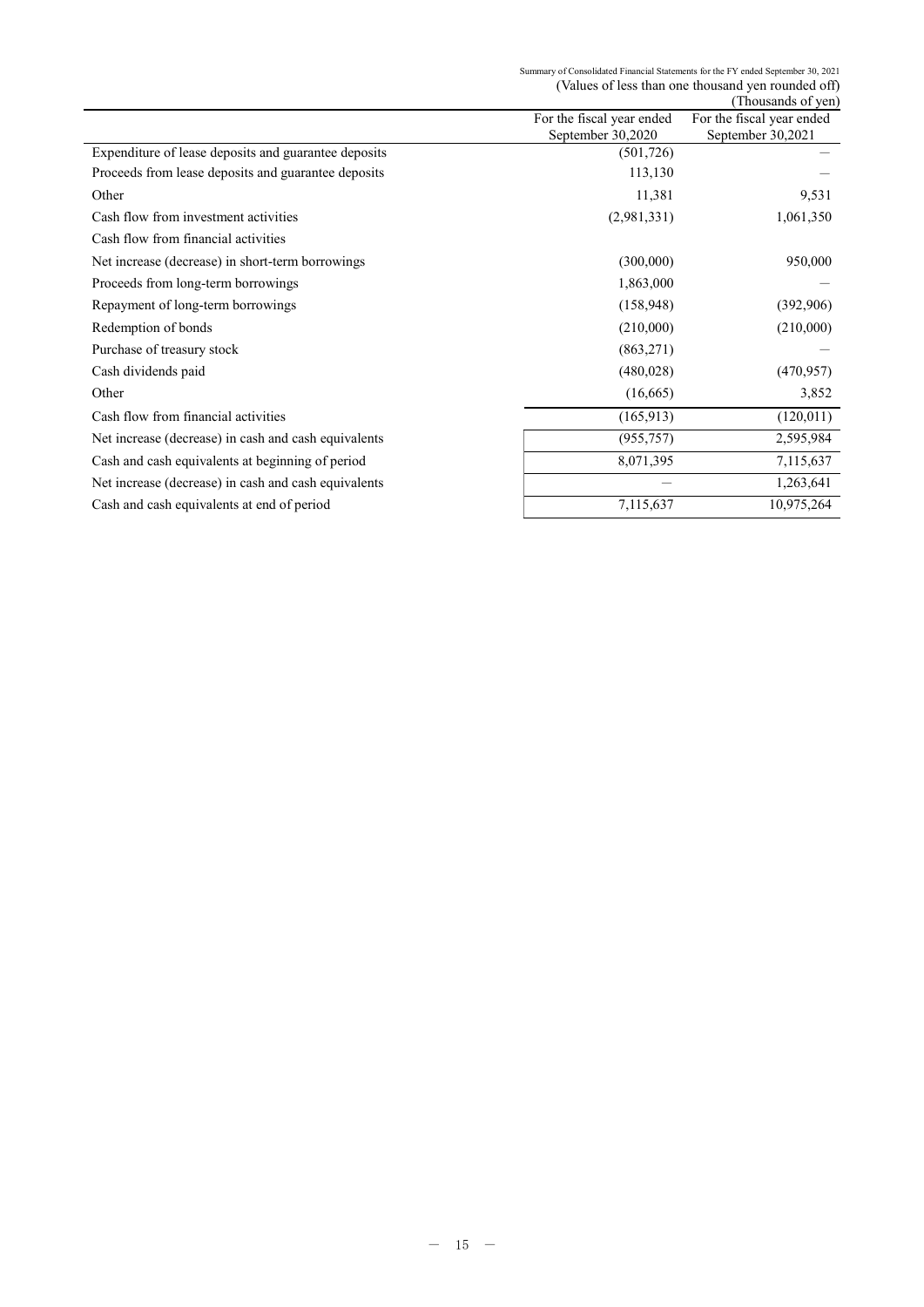## ⑸ **Notes to Consolidated Financial Statement**

(Notes on Going Concern Assumption) Not applicable.

#### (Changes in Presentation of Financial Statements)

Based on the materiality principle, JBR determined to record [accounts receivable-other] separately in consolidated financial statements other than in [other current assets]. And following the new presentation basis of consolidated financial statements, we reclassified the consolidated financial statements of FY2020.

As a result, 1,002,236 thousand yen in [other current assets] of the consolidated balance sheet the previous year should adjust to 382,817 thousand yen in [accounts receivable-other] and 619,419 thousand yen in [other current assets].

#### (Additional Information)

We forecast the unclear situation under the COVID-19 pandemic will be continued, but there is less impact on our group. Based on the assumption of no material effort from the COVID-19 pandemic coming fiscal year, we estimate the impairment of noncurrent assets and the differed tax assets could be recovered in accounting consideration.

Every estimation and judgment is according to present information, and we cannot guarantee or promise that the COVID-19 pandemic does not affect our operating results and financial position because of many uncertain factors.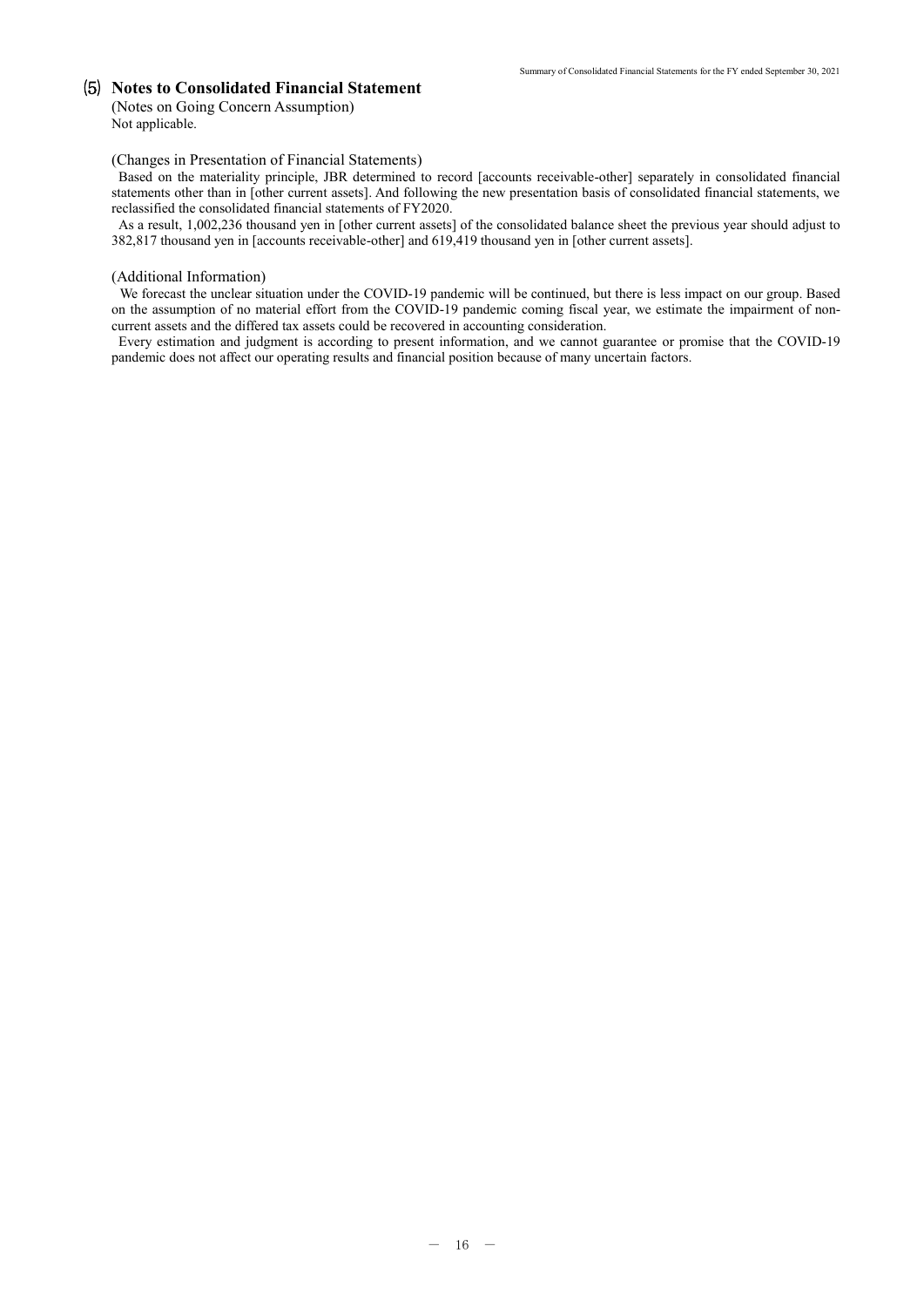(Segment Information)

#### I. Explanation of reportable segment

The reportable segment should consist of BOD's regular consideration items, including Emergency Business, Membership Business, Insurance Business, Repair Business, and Life & Technology Business. Furthermore, for the Membership Business, consolidated subsidiaries (JWS, ACTCALL, TSUNAGU) have their own membership business, and for the Insurance Business, consolidated subsidiaries (JSASIT, RI) have their own insurance business.

II. Reportable Segment amount of net sales, net profit/loss, assets, liabilities should calculate as the same accounting basis of consolidated financial statements. Furthermore, the reportable segment amount of net profit should be the operating profit and internal transfers, and the adjusted amount should base on market value.

#### III. Reportable segment amount of net sales, net profit/loss for the fiscal year 2020 (from October 1, 2019 to September 30, 2020)

Information related to reportable segment's net sales, net profit/loss

| (Thousands of yen)                                                                                    |                              |                               |                              |                           |                                        |                   |                                         |                                                 |
|-------------------------------------------------------------------------------------------------------|------------------------------|-------------------------------|------------------------------|---------------------------|----------------------------------------|-------------------|-----------------------------------------|-------------------------------------------------|
|                                                                                                       | Reportable segment           |                               |                              |                           |                                        |                   |                                         |                                                 |
|                                                                                                       | Emergency<br><b>Business</b> | Membership<br><b>Business</b> | Insurance<br><b>Business</b> | Repair<br><b>Business</b> | Life&<br>Technology<br><b>Business</b> | Total<br>Amount   | Adjusted<br>Amount<br>(Note $1,2,3,4$ ) | Amount<br>of<br>Income<br>Statement<br>(Note 5) |
| Net sales                                                                                             |                              |                               |                              |                           |                                        |                   |                                         |                                                 |
| Net sales - external                                                                                  | 1,489,531                    | 6,056,413                     | 4,160,671                    | 265,380                   | 85,494                                 | 12,057,491        |                                         | 12,057,491                                      |
| Net sales (transfers) - internal                                                                      |                              | 2,921                         | 25,951                       |                           |                                        | 28,872            | (28, 872)                               |                                                 |
| <b>Total Amount</b>                                                                                   | 1,489,531                    | 6,059,334                     | 4,186,622                    | 265,380                   | 85,494                                 | 12,086,363        | (28, 872)                               | 12,057,491                                      |
| Net profit/losses                                                                                     | 50,856                       | 1,544,074                     | 338,734                      | (77, 598)                 | (153, 677)                             | 1,702,388         | (334, 541)                              | 1,367,847                                       |
| Assets                                                                                                | 368,466                      | 7,515,402                     | 2,812,514                    | 54,096                    | 63,590                                 | 10,814,070        | 10,390,124                              | 21,204,194                                      |
| Other items<br>Depreciation & amortization<br>Amortization of goodwill<br>The amount of investment in | 41,898<br>30,000             | 77,207<br>9,282               | 11,618                       | 11,235                    | 4,237                                  | 146,197<br>39,282 |                                         | 146,197<br>39,282                               |
| associates accounted for by the<br>equity method                                                      |                              |                               |                              |                           |                                        |                   | 282,334                                 | 282,334                                         |
| Increase of PPE & intangible<br>assets<br>$\sim$ $\sim$ $\sim$                                        | 32,136                       | 43,773                        | 14,638                       | 2,298                     | 9,615                                  | 102,463           | 143,332                                 | 245,796                                         |

(Note)

1. Adjusted amount of net profit/losses(-) -334,541 thousand yen include 6,786 thousand yen write-off by internal transaction, and corporate expenses -341,327 thousand yen are not allocated to the reportable segment. Corporate expenses mainly consist of selling, general and administrative expenses that is not attributable to the reportable segment.

2. Adjusted amount of assets 10,390,124 thousand yen include -3,949 thousand yen write-off by internal transaction, and the company-wide assets 10,394,074 thousand yen are not allocated to the reportable segment. The company-wide assets almost not attributable to the reportable segment.

3. Adjusted amount of investment in associates accounted for by the equity method is 282,334 thousand yen, which is not attributable to the reportable segments.

4. Adjusted amount of increase of PPE and intangible assets 143,332 thousand yen is capital investment amount.

5. Segment net profit/losses(-) amounts are adjusted to be consistent with operating profit in the annual consolidated income statement.

# IV. Reportable segment amount of net sales, net profit/loss for the fiscal year 2021

(from October 1, 2020 to September 30, 2021)

Information related to reportable segment's net sales, net profit/loss

| (Thousands of yen)                                                                                                       |                              |                               |                              |                           |                                        |                              |                                         |                                                 |
|--------------------------------------------------------------------------------------------------------------------------|------------------------------|-------------------------------|------------------------------|---------------------------|----------------------------------------|------------------------------|-----------------------------------------|-------------------------------------------------|
|                                                                                                                          | Reportable segment           |                               |                              |                           |                                        |                              |                                         |                                                 |
|                                                                                                                          | Emergency<br><b>Business</b> | Membership<br><b>Business</b> | Insurance<br><b>Business</b> | Repair<br><b>Business</b> | Life&<br>Technology<br><b>Business</b> | Total<br>Amount              | Adjusted<br>Amount<br>(Note $1,2,3,4$ ) | Amount<br>of<br>Income<br>Statement<br>(Note 5) |
| Net sales                                                                                                                |                              |                               |                              |                           |                                        |                              |                                         |                                                 |
| Net sales - external<br>Net sales (transfers) - internal                                                                 | 1,325,592                    | 6,971,663<br>2,821            | 4,665,956<br>11,494          | 266,989                   | 230,588                                | 13,460,790<br>14,315         | (14,315)                                | 13,460,790                                      |
| <b>Total Amount</b>                                                                                                      | 1,325,592                    | 6,974,484                     | 4,677,450                    | 266,989                   | 230,588                                | 13,475,105                   | (14,315)                                | 13,460,790                                      |
| Net profit/losses                                                                                                        | (25, 883)                    | 1,644,912                     | 361,683                      | (72, 761)                 | (222, 789)                             | 1,685,162                    | (276, 802)                              | 1,408,360                                       |
| Assets                                                                                                                   | 374,361                      | 14,004,912                    | 3,144,145                    | 72,816                    | 56,311                                 | 17,652,547                   | 10,523,307                              | 28,175,855                                      |
| Other items<br>Depreciation & amortization<br>Amortization of goodwill<br>Impairment loss<br>The amount of investment in | 41,007<br>30,000             | 81,678<br>995,488             | 12,673<br>1,169              | 9,059                     | 4,617                                  | 149,037<br>30,000<br>996,658 | 321                                     | 149,358<br>30,000<br>996,658                    |
| associates accounted for by the<br>equity method                                                                         |                              |                               |                              |                           |                                        |                              | 268,591                                 | 268,591                                         |
| Increase of PPE & intangible<br>assets                                                                                   | 28,511                       | 2,332,038                     | 11,155                       | 1,324                     | 625                                    | 2,373,655                    | 411,498                                 | 2,785,154                                       |

(Note)

1. Adjusted amount of net profit/losses(-) -276,802 thousand yen include 7,473 thousand yen write-off by internal transaction, and corporate expenses -284,275 thousand yen are not allocated to the reportable segment. Corporate expenses mainly consist of selling, general and administrative expenses that is not attributable to the reportable segment.

2. Adjusted amount of assets 10,523,307 thousand yen include -309,909 thousand yen write-off by internal transaction, and the company-wide assets 10,833,216 thousand yen are not allocated to the reportable segment. The company-wide assets almost not attributable to the reportable segment.

3. Adjusted amount of depreciation and amortization 321 thousand yen is corporate expenses that are not allocated to reportable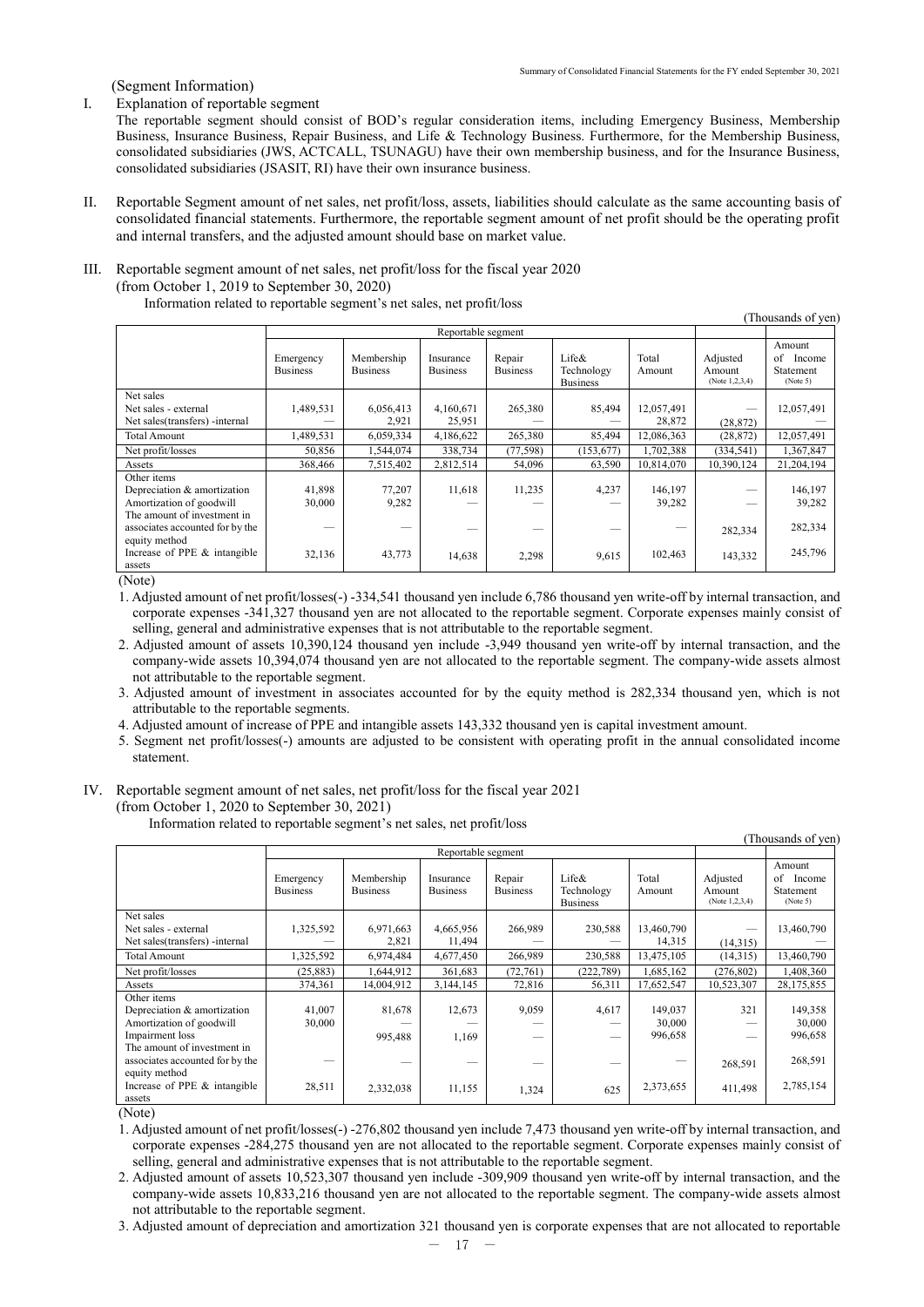segment.

- 4. Adjusted amount of investment in associates accounted for by the equity method is 268,591 thousand yen, which is not attributable to the reportable segments.
- 4. Adjusted amount of increase of PPE and intangible assets 411,498 thousand yen is capital investment amount.
- 5. Segment net profit/losses(-) amounts are adjusted to be consistent with operating profit in the annual consolidated income statement.